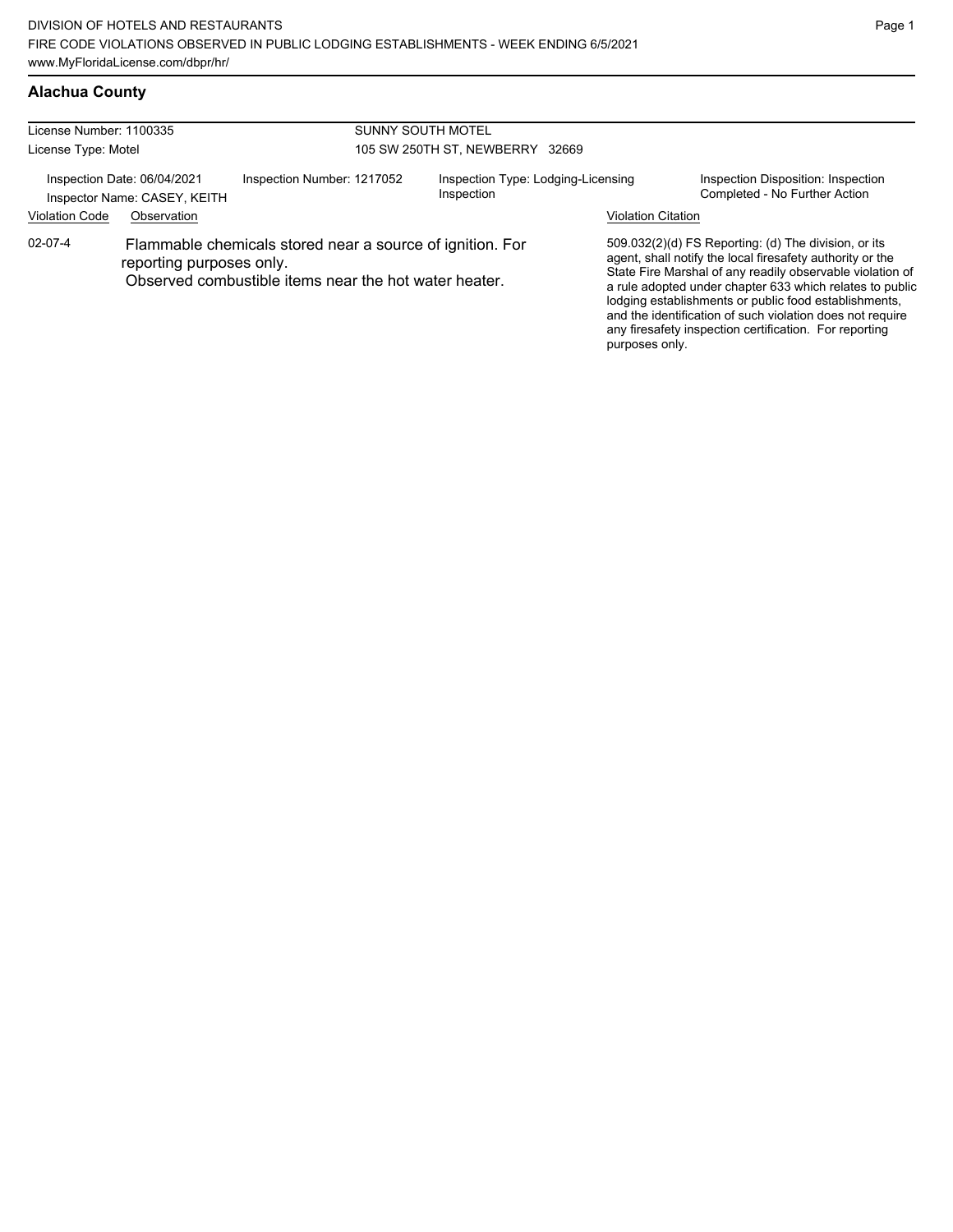#### **Broward County**

| License Number: 1602778 |                                                                                                                                                                                                                                                                                          | <b>SILVER SPRAY</b>        |                                                  |                           |                                                                                                                                                                                                                                                                                                                                                                                                                            |
|-------------------------|------------------------------------------------------------------------------------------------------------------------------------------------------------------------------------------------------------------------------------------------------------------------------------------|----------------------------|--------------------------------------------------|---------------------------|----------------------------------------------------------------------------------------------------------------------------------------------------------------------------------------------------------------------------------------------------------------------------------------------------------------------------------------------------------------------------------------------------------------------------|
| License Type: Motel     |                                                                                                                                                                                                                                                                                          |                            | 2115 OCEAN DR, HOLLYWOOD 33019                   |                           |                                                                                                                                                                                                                                                                                                                                                                                                                            |
|                         | Inspection Date: 06/02/2021<br>Inspector Name: LONDONO, GLORIA                                                                                                                                                                                                                           | Inspection Number: 1217072 | Inspection Type: Complaint Full                  |                           | Inspection Disposition: Warning<br><b>Issued</b>                                                                                                                                                                                                                                                                                                                                                                           |
| <b>Violation Code</b>   | Observation                                                                                                                                                                                                                                                                              |                            |                                                  | <b>Violation Citation</b> |                                                                                                                                                                                                                                                                                                                                                                                                                            |
| $01 - 04 - 4$           | No portable fire extinguisher present on the premises. For reporting<br>purposes only. Second floor of building, broken box cover, broken<br>extinguisher                                                                                                                                |                            |                                                  | purposes only.            | 509.032(2)(d) FS Reporting: (d) The division, or its<br>agent, shall notify the local firesafety authority or the<br>State Fire Marshal of any readily observable violation of<br>a rule adopted under chapter 633 which relates to public<br>lodging establishments or public food establishments,<br>and the identification of such violation does not require<br>any firesafety inspection certification. For reporting |
| 07-02-4                 | Frayed electrical wire(s). For reporting purposes only. Two ceiling<br>lamps outside rooms, first floor corridor                                                                                                                                                                         |                            |                                                  | purposes only.            | 509.032(2)(d) FS Reporting: (d) The division, or its<br>agent, shall notify the local firesafety authority or the<br>State Fire Marshal of any readily observable violation of<br>a rule adopted under chapter 633 which relates to public<br>lodging establishments or public food establishments,<br>and the identification of such violation does not require<br>any firesafety inspection certification. For reporting |
| License Number: 1621379 |                                                                                                                                                                                                                                                                                          |                            | <b>CURTIS INN AND SUITES</b>                     |                           |                                                                                                                                                                                                                                                                                                                                                                                                                            |
| License Type: Apartment |                                                                                                                                                                                                                                                                                          |                            | 1730 MAYO ST, HOLLYWOOD 33020                    |                           |                                                                                                                                                                                                                                                                                                                                                                                                                            |
|                         | Inspection Date: 06/02/2021<br>Inspector Name: EVANS, EUGENE                                                                                                                                                                                                                             | Inspection Number: 1508921 | Inspection Type: Routine - Lodging               |                           | Inspection Disposition: Call Back -<br>Complied                                                                                                                                                                                                                                                                                                                                                                            |
| <b>Violation Code</b>   | Observation                                                                                                                                                                                                                                                                              |                            |                                                  | <b>Violation Citation</b> |                                                                                                                                                                                                                                                                                                                                                                                                                            |
| $01-02-4$               | - From initial inspection : Portable fire extinguisher pressure gauge<br>indicates the extinguisher is in need of recharge. For reporting<br>purposes only. Observed on extinguisher at front door of unit.<br>From follow-up inspection 2021-06-02: Observed same ** Time<br>Extended** |                            |                                                  | purposes only.            | 509.032(2)(d) FS Reporting: (d) The division, or its<br>agent, shall notify the local firesafety authority or the<br>State Fire Marshal of any readily observable violation of<br>a rule adopted under chapter 633 which relates to public<br>lodging establishments or public food establishments,<br>and the identification of such violation does not require<br>any firesafety inspection certification. For reporting |
| License Number: 1621648 |                                                                                                                                                                                                                                                                                          |                            | 1118 REAL ESTATE INVESTMENTS LLC                 |                           |                                                                                                                                                                                                                                                                                                                                                                                                                            |
| License Type: Apartment |                                                                                                                                                                                                                                                                                          |                            | 1118 NW 31 AVE, FORT LAUDERDALE 33311            |                           |                                                                                                                                                                                                                                                                                                                                                                                                                            |
|                         | Inspection Date: 06/03/2021<br>Inspector Name: MATTIELLO-ATASSI, MARIA                                                                                                                                                                                                                   | Inspection Number: 1512663 | Inspection Type: Lodging-Licensing<br>Inspection |                           | Inspection Disposition: Inspection<br>Completed - No Further Action                                                                                                                                                                                                                                                                                                                                                        |
| <b>Violation Code</b>   | Observation                                                                                                                                                                                                                                                                              |                            |                                                  | <b>Violation Citation</b> |                                                                                                                                                                                                                                                                                                                                                                                                                            |
| 04-03-4                 | Smoke detector/alarm in guest room/unit damaged as to appear to<br>be inoperable. For reporting purposes only.<br>For apt 6. Observed smoke detector detached from fixture.                                                                                                              |                            |                                                  |                           | 509.032(2)(d) FS Reporting: The division, or its agent,<br>shall notify the local firesafety authority or the State Fire<br>Marshal of any readily observable violation of a rule<br>adopted under chapter 633 which relates to public<br>lodging establishments or public food establishments,<br>and the identification of such violation does not require<br>any firesafety inspection certification. For reporting     |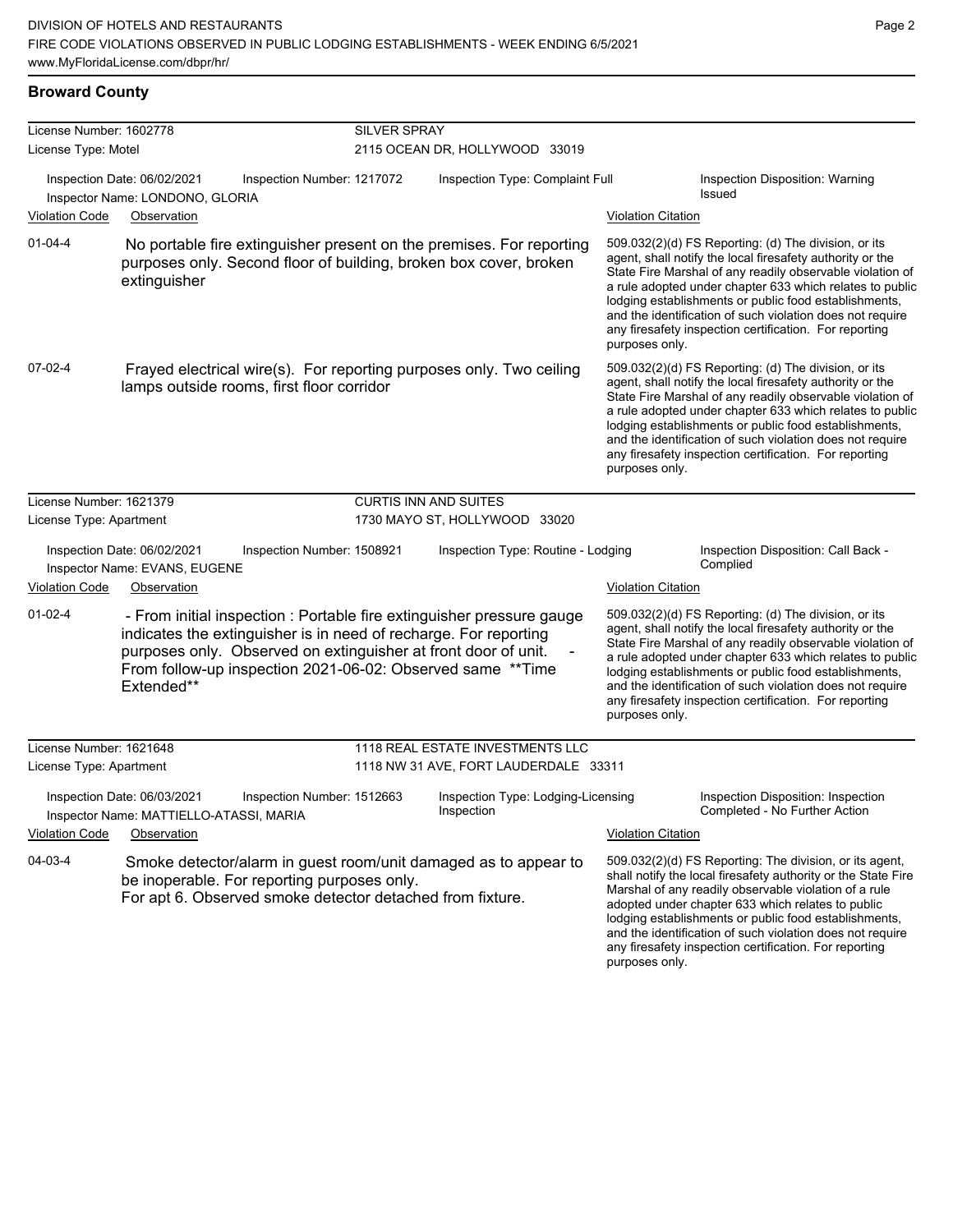#### **Broward County**

| License Number: 1620857<br>License Type: Motel                                                                                                                                                                                                                                                                                                         |                                                                                                              | FERRARA HOLDINGS LLC<br>4288 DAVIE RD, FORT LAUDERDALE 33314 |                           |                                                                                                                                                                                                                                                                                                                                                                                                                            |  |
|--------------------------------------------------------------------------------------------------------------------------------------------------------------------------------------------------------------------------------------------------------------------------------------------------------------------------------------------------------|--------------------------------------------------------------------------------------------------------------|--------------------------------------------------------------|---------------------------|----------------------------------------------------------------------------------------------------------------------------------------------------------------------------------------------------------------------------------------------------------------------------------------------------------------------------------------------------------------------------------------------------------------------------|--|
| <b>Violation Code</b>                                                                                                                                                                                                                                                                                                                                  | Inspection Date: 06/03/2021<br>Inspection Number: 1215283<br>Inspector Name: BARTON, GEOFFREY<br>Observation | Inspection Type: Routine - Lodging                           | <b>Violation Citation</b> | Inspection Disposition: Call Back -<br>Extension given, pending                                                                                                                                                                                                                                                                                                                                                            |  |
| 01-03-4<br>- From initial inspection : Portable fire extinguisher missing from it's<br>designated location (sign present indicating designated location).<br>For reporting purposes only.<br>Empty extinguisher box back (north) side of main building.<br>follow-up inspection 2021-06-03: Observed at callback inspection<br>same. **Time Extended** |                                                                                                              | - From                                                       | purposes only.            | 509.032(2)(d) FS Reporting: (d) The division, or its<br>agent, shall notify the local firesafety authority or the<br>State Fire Marshal of any readily observable violation of<br>a rule adopted under chapter 633 which relates to public<br>lodging establishments or public food establishments,<br>and the identification of such violation does not require<br>any firesafety inspection certification. For reporting |  |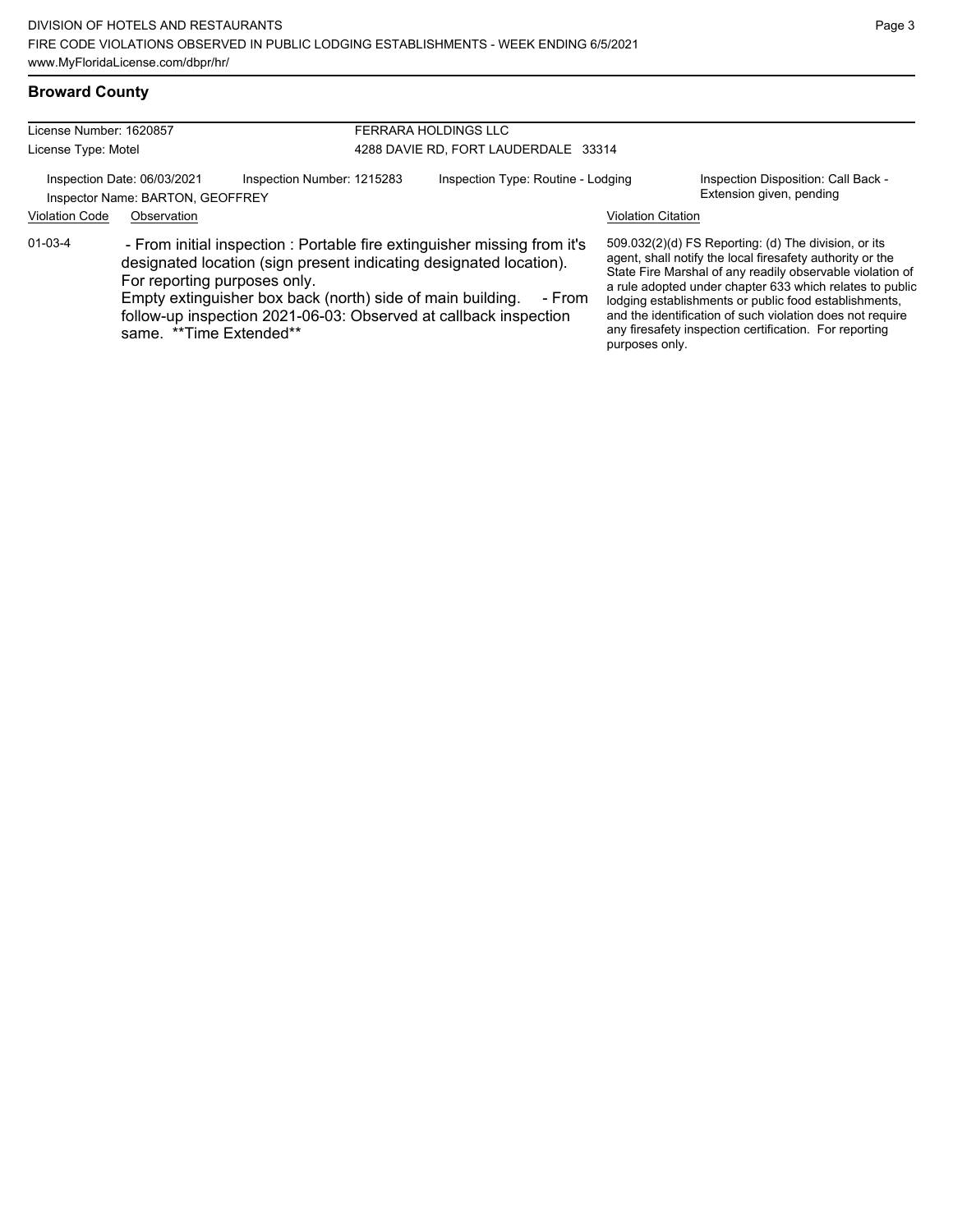| License Number: 2330627                                                                                                                                                                                                                                                                                                                                                                                                                                                                                                                                                                                                        |                                                                                                                                                                                                                                                                                                                     |                             | THE FLATS AT TATUM PARK                                             |                                                 |                                                                                                                                                                                                                                                                                                                                                                                                                            |  |  |  |
|--------------------------------------------------------------------------------------------------------------------------------------------------------------------------------------------------------------------------------------------------------------------------------------------------------------------------------------------------------------------------------------------------------------------------------------------------------------------------------------------------------------------------------------------------------------------------------------------------------------------------------|---------------------------------------------------------------------------------------------------------------------------------------------------------------------------------------------------------------------------------------------------------------------------------------------------------------------|-----------------------------|---------------------------------------------------------------------|-------------------------------------------------|----------------------------------------------------------------------------------------------------------------------------------------------------------------------------------------------------------------------------------------------------------------------------------------------------------------------------------------------------------------------------------------------------------------------------|--|--|--|
| License Type: Apartment                                                                                                                                                                                                                                                                                                                                                                                                                                                                                                                                                                                                        |                                                                                                                                                                                                                                                                                                                     |                             | 601 S FLAGER AVE, HOMESTEAD 33030                                   |                                                 |                                                                                                                                                                                                                                                                                                                                                                                                                            |  |  |  |
| <b>Violation Code</b>                                                                                                                                                                                                                                                                                                                                                                                                                                                                                                                                                                                                          | Inspection Date: 06/02/2021<br>Inspection Number: 1512644<br>Inspector Name: LEIDECKER, EDILMA<br>Observation                                                                                                                                                                                                       |                             | Inspection Type: Lodging-Licensing<br>Inspection                    | <b>Violation Citation</b>                       | Inspection Disposition: Inspection<br>Completed - No Further Action                                                                                                                                                                                                                                                                                                                                                        |  |  |  |
| $04 - 01 - 4$                                                                                                                                                                                                                                                                                                                                                                                                                                                                                                                                                                                                                  | Trouble/alarm light illuminated on the fire alarm control panel. For<br>reporting purposes only.                                                                                                                                                                                                                    |                             |                                                                     | purposes only.                                  | 509.032(2)(d) FS Reporting: The division, or its agent,<br>shall notify the local firesafety authority or the State Fire<br>Marshal of any readily observable violation of a rule<br>adopted under chapter 633 which relates to public<br>lodging establishments or public food establishments,<br>and the identification of such violation does not require<br>any firesafety inspection certification. For reporting     |  |  |  |
| 04-06-4<br>Fire alarm control panel emitting an audible alarm. For reporting<br>purposes only.                                                                                                                                                                                                                                                                                                                                                                                                                                                                                                                                 |                                                                                                                                                                                                                                                                                                                     |                             |                                                                     | purposes only.                                  | 509.032(2)(d) FS Reporting: The division, or its agent,<br>shall notify the local firesafety authority or the State Fire<br>Marshal of any readily observable violation of a rule<br>adopted under chapter 633 which relates to public<br>lodging establishments or public food establishments,<br>and the identification of such violation does not require<br>any firesafety inspection certification. For reporting     |  |  |  |
| License Number: 2326317<br>License Type: Hotel                                                                                                                                                                                                                                                                                                                                                                                                                                                                                                                                                                                 |                                                                                                                                                                                                                                                                                                                     |                             | <b>BAYMONT INN &amp; SUITES</b><br>553 NE 1 AVE, FLORIDA CITY 33034 |                                                 |                                                                                                                                                                                                                                                                                                                                                                                                                            |  |  |  |
| Inspection Date: 06/01/2021<br>Inspection Number: 1158310<br>Inspector Name: AZPURUA, JULIO                                                                                                                                                                                                                                                                                                                                                                                                                                                                                                                                    |                                                                                                                                                                                                                                                                                                                     |                             | Inspection Type: Routine - Lodging                                  | Inspection Disposition: Call Back -<br>Complied |                                                                                                                                                                                                                                                                                                                                                                                                                            |  |  |  |
| <b>Violation Code</b>                                                                                                                                                                                                                                                                                                                                                                                                                                                                                                                                                                                                          | Observation                                                                                                                                                                                                                                                                                                         |                             |                                                                     |                                                 | <b>Violation Citation</b>                                                                                                                                                                                                                                                                                                                                                                                                  |  |  |  |
| $04 - 01 - 4$<br>- From initial inspection : Trouble/alarm light illuminated on the fire<br>alarm control panel. For reporting purposes only.<br>Observed trouble light illuminated at zone 4. - From follow-up<br>inspection 2021-03-26: Trouble/alarm light illuminated on the fire<br>alarm control panel. For reporting purposes only.<br>Observed trouble light illuminated at zone 4. ** Time Extended**<br>From follow-up inspection 2021-06-01: Trouble/alarm light<br>illuminated on the fire alarm control panel. For reporting purposes<br>only.<br>Observed trouble light illuminated at zone 4 ** Time Extended** |                                                                                                                                                                                                                                                                                                                     |                             |                                                                     | purposes only.                                  | 509.032(2)(d) FS Reporting: The division, or its agent,<br>shall notify the local firesafety authority or the State Fire<br>Marshal of any readily observable violation of a rule<br>adopted under chapter 633 which relates to public<br>lodging establishments or public food establishments,<br>and the identification of such violation does not require<br>any firesafety inspection certification. For reporting     |  |  |  |
| License Number: 2328082                                                                                                                                                                                                                                                                                                                                                                                                                                                                                                                                                                                                        |                                                                                                                                                                                                                                                                                                                     |                             | DE ARMAS APARTMENT                                                  |                                                 |                                                                                                                                                                                                                                                                                                                                                                                                                            |  |  |  |
| License Type: Apartment                                                                                                                                                                                                                                                                                                                                                                                                                                                                                                                                                                                                        |                                                                                                                                                                                                                                                                                                                     |                             | 831 NW 3 ST, MIAMI 33128                                            |                                                 |                                                                                                                                                                                                                                                                                                                                                                                                                            |  |  |  |
| Inspection Date: 06/04/2021<br>Inspection Number: 1490427<br>Inspector Name: HENLEY, LATONYA                                                                                                                                                                                                                                                                                                                                                                                                                                                                                                                                   |                                                                                                                                                                                                                                                                                                                     |                             | Inspection Type: Routine - Lodging                                  |                                                 | Inspection Disposition: Call Back -<br>Admin. complaint recommended                                                                                                                                                                                                                                                                                                                                                        |  |  |  |
| <b>Violation Code</b>                                                                                                                                                                                                                                                                                                                                                                                                                                                                                                                                                                                                          | Observation                                                                                                                                                                                                                                                                                                         |                             |                                                                     | <b>Violation Citation</b>                       |                                                                                                                                                                                                                                                                                                                                                                                                                            |  |  |  |
| $01-02-4$                                                                                                                                                                                                                                                                                                                                                                                                                                                                                                                                                                                                                      | - From initial inspection : Portable fire extinguisher pressure gauge<br>indicates the extinguisher is in need of recharge. For reporting<br>purposes only. By door 2.<br>2021-06-04: Portable fire extinguisher pressure gauge indicates the<br>extinguisher is in need of recharge. By door 2. ** Time Extended** | - From follow-up inspection |                                                                     | purposes only.                                  | 509.032(2)(d) FS Reporting: (d) The division, or its<br>agent, shall notify the local firesafety authority or the<br>State Fire Marshal of any readily observable violation of<br>a rule adopted under chapter 633 which relates to public<br>lodging establishments or public food establishments,<br>and the identification of such violation does not require<br>any firesafety inspection certification. For reporting |  |  |  |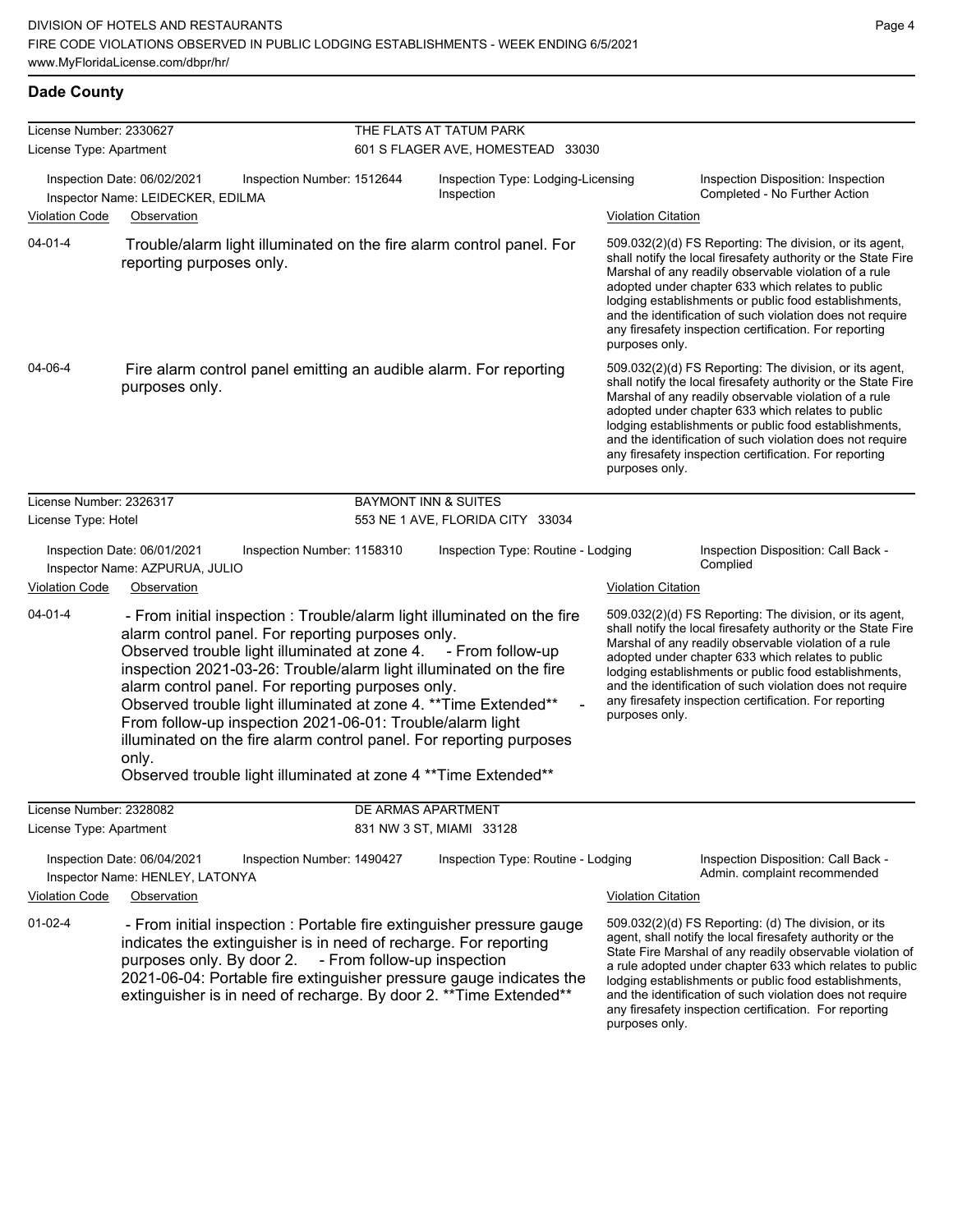| License Number: 2306939 |                                                                                                                                                                                                                                                                                                                                                                                                                                                                                                                                                 |                         | FERRO PROPERTIES RENTAL INC        |                           |                                                                                                                                                                                                                                                                                                                                                                                                                            |
|-------------------------|-------------------------------------------------------------------------------------------------------------------------------------------------------------------------------------------------------------------------------------------------------------------------------------------------------------------------------------------------------------------------------------------------------------------------------------------------------------------------------------------------------------------------------------------------|-------------------------|------------------------------------|---------------------------|----------------------------------------------------------------------------------------------------------------------------------------------------------------------------------------------------------------------------------------------------------------------------------------------------------------------------------------------------------------------------------------------------------------------------|
| License Type: Apartment |                                                                                                                                                                                                                                                                                                                                                                                                                                                                                                                                                 |                         | 1052 NW 6 STREET, MIAMI 33136      |                           |                                                                                                                                                                                                                                                                                                                                                                                                                            |
|                         | Inspection Date: 06/04/2021<br>Inspection Number: 1498476<br>Inspector Name: HENLEY, LATONYA                                                                                                                                                                                                                                                                                                                                                                                                                                                    |                         | Inspection Type: Routine - Lodging |                           | Inspection Disposition: Call Back -<br>Admin. complaint recommended                                                                                                                                                                                                                                                                                                                                                        |
| <b>Violation Code</b>   | Observation                                                                                                                                                                                                                                                                                                                                                                                                                                                                                                                                     |                         |                                    | <b>Violation Citation</b> |                                                                                                                                                                                                                                                                                                                                                                                                                            |
| 01-06-4                 | - From initial inspection : Portable fire extinguisher locked in a box<br>with no means of access to the fire extinguisher. For reporting<br>purposes only. By unit 6. - From follow-up inspection 2021-06-04:<br>Portable fire extinguisher locked in a box with no means of access<br>to the fire extinguisher. By unit 6. ** Time Extended**                                                                                                                                                                                                 |                         |                                    | purposes only.            | 509.032(2)(d) FS Reporting: (d) The division, or its<br>agent, shall notify the local firesafety authority or the<br>State Fire Marshal of any readily observable violation of<br>a rule adopted under chapter 633 which relates to public<br>lodging establishments or public food establishments,<br>and the identification of such violation does not require<br>any firesafety inspection certification. For reporting |
| License Number: 2325729 |                                                                                                                                                                                                                                                                                                                                                                                                                                                                                                                                                 | <b>SPRING GARDEN 24</b> |                                    |                           |                                                                                                                                                                                                                                                                                                                                                                                                                            |
| License Type: Apartment |                                                                                                                                                                                                                                                                                                                                                                                                                                                                                                                                                 |                         | 1040 SPRING GARDEN RD, MIAMI 33136 |                           |                                                                                                                                                                                                                                                                                                                                                                                                                            |
|                         | Inspection Date: 06/04/2021<br>Inspection Number: 1504272<br>Inspector Name: HENLEY, LATONYA                                                                                                                                                                                                                                                                                                                                                                                                                                                    |                         | Inspection Type: Routine - Lodging |                           | Inspection Disposition: Call Back -<br>Admin. complaint recommended                                                                                                                                                                                                                                                                                                                                                        |
| <b>Violation Code</b>   | Observation                                                                                                                                                                                                                                                                                                                                                                                                                                                                                                                                     |                         |                                    | <b>Violation Citation</b> |                                                                                                                                                                                                                                                                                                                                                                                                                            |
| $01-02-4$               | - From initial inspection : Portable fire extinguisher pressure gauge<br>indicates the extinguisher is in need of recharge. For reporting<br>purposes only. By unit 311. - From follow-up inspection<br>2021-06-04: Portable fire extinguisher pressure gauge indicates the<br>extinguisher is in need of recharge. For reporting purposes only. By<br>unit 311. ** Time Extended**                                                                                                                                                             |                         |                                    | purposes only.            | 509.032(2)(d) FS Reporting: (d) The division, or its<br>agent, shall notify the local firesafety authority or the<br>State Fire Marshal of any readily observable violation of<br>a rule adopted under chapter 633 which relates to public<br>lodging establishments or public food establishments,<br>and the identification of such violation does not require<br>any firesafety inspection certification. For reporting |
| $01 - 03 - 4$           | - From initial inspection : Portable fire extinguisher missing from it's<br>designated location (sign present indicating designated location).<br>For reporting purposes only. Both extinguisher on second floor<br>missing. By apartment 411 and 311. - From follow-up inspection<br>2021-06-04: Portable fire extinguisher missing from it's designated<br>location (sign present indicating designated location). For reporting<br>purposes only. Both extinguisher on second floor missing. By<br>apartment 411 and 311. ** Time Extended** |                         |                                    | purposes only.            | 509.032(2)(d) FS Reporting: (d) The division, or its<br>agent, shall notify the local firesafety authority or the<br>State Fire Marshal of any readily observable violation of<br>a rule adopted under chapter 633 which relates to public<br>lodging establishments or public food establishments,<br>and the identification of such violation does not require<br>any firesafety inspection certification. For reporting |
| $07 - 01 - 4$           | - From initial inspection : Damaged electrical wire(s). For reporting<br>purposes only. Light on the second floor by unit 211. - From<br>follow-up inspection 2021-06-04: Damaged electrical wire(s). For<br>reporting purposes only. Light on the second floor by unit 211.<br>**Time Extended**                                                                                                                                                                                                                                               |                         |                                    | purposes only.            | 509.032(2)(d) FS Reporting: (d) The division, or its<br>agent, shall notify the local firesafety authority or the<br>State Fire Marshal of any readily observable violation of<br>a rule adopted under chapter 633 which relates to public<br>lodging establishments or public food establishments,<br>and the identification of such violation does not require<br>any firesafety inspection certification. For reporting |
| License Number: 2328257 |                                                                                                                                                                                                                                                                                                                                                                                                                                                                                                                                                 | BAHIA 1201 1232         |                                    |                           |                                                                                                                                                                                                                                                                                                                                                                                                                            |
| License Type: Apartment |                                                                                                                                                                                                                                                                                                                                                                                                                                                                                                                                                 |                         | 1232 NW 1 PLACE, MIAMI 33136       |                           |                                                                                                                                                                                                                                                                                                                                                                                                                            |
|                         | Inspection Date: 06/04/2021<br>Inspection Number: 1509505<br>Inspector Name: HENLEY, LATONYA                                                                                                                                                                                                                                                                                                                                                                                                                                                    |                         | Inspection Type: Routine - Lodging |                           | Inspection Disposition: Call Back -<br>Admin. complaint recommended                                                                                                                                                                                                                                                                                                                                                        |
| <b>Violation Code</b>   | Observation                                                                                                                                                                                                                                                                                                                                                                                                                                                                                                                                     |                         |                                    | <b>Violation Citation</b> |                                                                                                                                                                                                                                                                                                                                                                                                                            |
| $01-02-4$               | - From initial inspection : Portable fire extinguisher pressure gauge                                                                                                                                                                                                                                                                                                                                                                                                                                                                           |                         |                                    |                           | 509.032(2)(d) FS Reporting: (d) The division, or its                                                                                                                                                                                                                                                                                                                                                                       |

indicates the extinguisher is in need of recharge. For reporting purposes only. By apartment 1. - From follow-up inspection 2021-06-04: Portable fire extinguisher pressure gauge indicates the extinguisher is in need of recharge by apartment 1. \*\*Time Extended\*\*

agent, shall notify the local firesafety authority or the State Fire Marshal of any readily observable violation of a rule adopted under chapter 633 which relates to public lodging establishments or public food establishments, and the identification of such violation does not require any firesafety inspection certification. For reporting purposes only.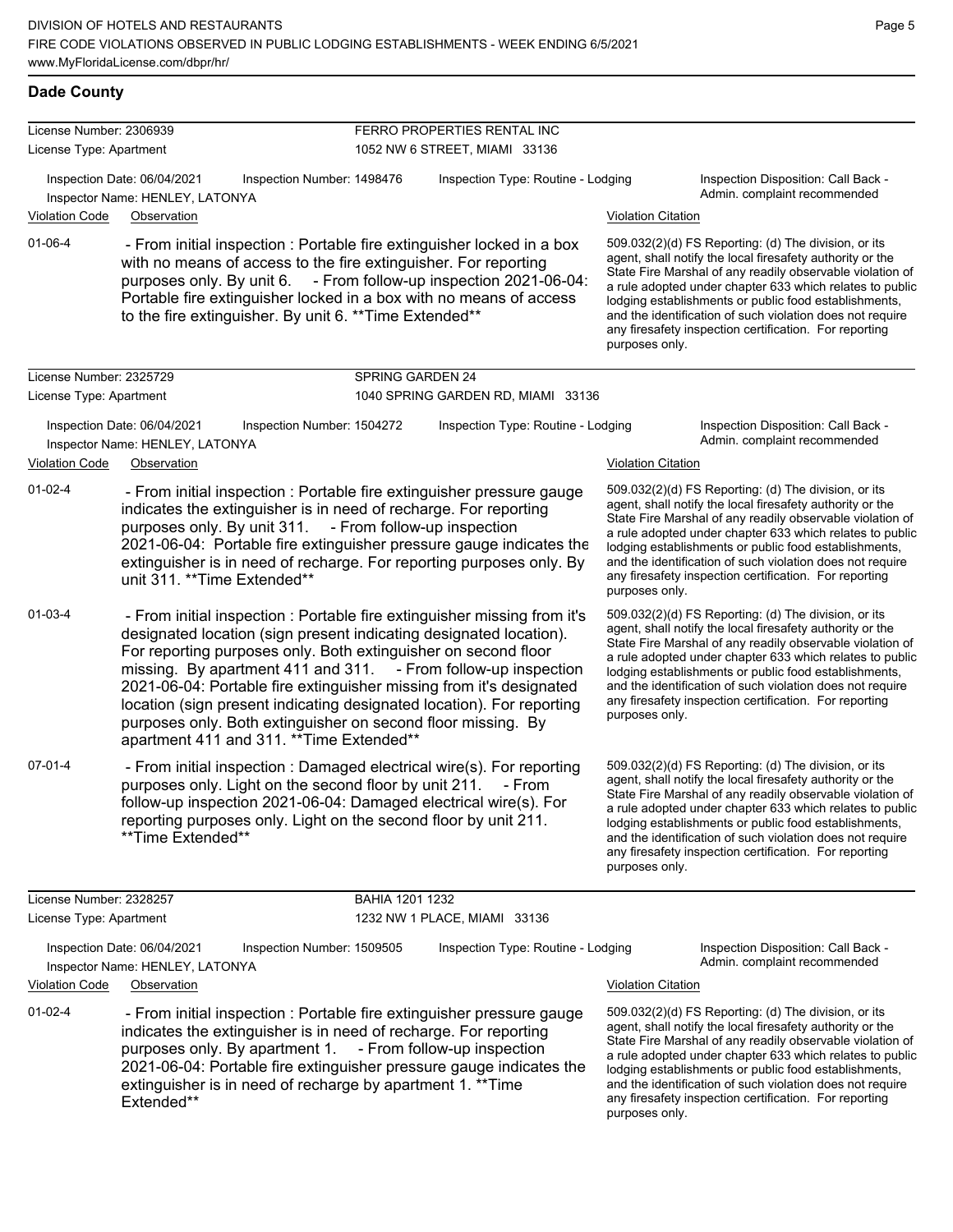| License Number: 2320150 |                                                                                                                                                                                                                                                                                                      |                            | <b>CATALINA HOTEL</b>                                                   |                           |                                                                                                                                                                                                                                                                                                                                                                                                                                                                                                                                                                                                                                                                                                 |  |  |  |
|-------------------------|------------------------------------------------------------------------------------------------------------------------------------------------------------------------------------------------------------------------------------------------------------------------------------------------------|----------------------------|-------------------------------------------------------------------------|---------------------------|-------------------------------------------------------------------------------------------------------------------------------------------------------------------------------------------------------------------------------------------------------------------------------------------------------------------------------------------------------------------------------------------------------------------------------------------------------------------------------------------------------------------------------------------------------------------------------------------------------------------------------------------------------------------------------------------------|--|--|--|
| License Type: Hotel     |                                                                                                                                                                                                                                                                                                      |                            | 1720-1756 COLLINS AVENUE, BUILDINGS 1720, 1732, 1756, MIAMI BEACH 33139 |                           |                                                                                                                                                                                                                                                                                                                                                                                                                                                                                                                                                                                                                                                                                                 |  |  |  |
|                         | Inspection Date: 06/03/2021<br>Inspector Name: WILLIAMS, ALFREDA                                                                                                                                                                                                                                     | Inspection Number: 1159163 | Inspection Type: Complaint Full                                         |                           | Inspection Disposition: Inspection<br>Completed - No Further Action                                                                                                                                                                                                                                                                                                                                                                                                                                                                                                                                                                                                                             |  |  |  |
| <b>Violation Code</b>   | Observation                                                                                                                                                                                                                                                                                          |                            |                                                                         | <b>Violation Citation</b> |                                                                                                                                                                                                                                                                                                                                                                                                                                                                                                                                                                                                                                                                                                 |  |  |  |
| $01 - 02 - 4$           | Portable fire extinguisher pressure gauge indicates the extinguisher<br>is in need of recharge. For reporting purposes only.<br>In laundry hallway.                                                                                                                                                  |                            |                                                                         | purposes only.            | 509.032(2)(d) FS Reporting: (d) The division, or its<br>agent, shall notify the local firesafety authority or the<br>State Fire Marshal of any readily observable violation of<br>a rule adopted under chapter 633 which relates to public<br>lodging establishments or public food establishments,<br>and the identification of such violation does not require<br>any firesafety inspection certification. For reporting                                                                                                                                                                                                                                                                      |  |  |  |
| $04 - 01 - 4$           | Trouble/alarm light illuminated on the fire alarm control panel. For<br>reporting purposes only.<br>Building 1732.                                                                                                                                                                                   |                            |                                                                         | purposes only.            | 509.032(2)(d) FS Reporting: The division, or its agent,<br>shall notify the local firesafety authority or the State Fire<br>Marshal of any readily observable violation of a rule<br>adopted under chapter 633 which relates to public<br>lodging establishments or public food establishments,<br>and the identification of such violation does not require<br>any firesafety inspection certification. For reporting                                                                                                                                                                                                                                                                          |  |  |  |
| License Number: 2329040 |                                                                                                                                                                                                                                                                                                      |                            | <b>BENTLEY BEACH HOTEL</b>                                              |                           |                                                                                                                                                                                                                                                                                                                                                                                                                                                                                                                                                                                                                                                                                                 |  |  |  |
| License Type: Hotel     |                                                                                                                                                                                                                                                                                                      |                            | 101 OCEAN DRIVE, MIAMI BEACH 33139                                      |                           |                                                                                                                                                                                                                                                                                                                                                                                                                                                                                                                                                                                                                                                                                                 |  |  |  |
|                         | Inspection Date: 06/02/2021<br>Inspector Name: HODGE, KRISTEN                                                                                                                                                                                                                                        | Inspection Number: 1156326 | Inspection Type: Routine - Lodging                                      |                           | Inspection Disposition: Call Back -<br>Complied                                                                                                                                                                                                                                                                                                                                                                                                                                                                                                                                                                                                                                                 |  |  |  |
| <b>Violation Code</b>   | Observation                                                                                                                                                                                                                                                                                          |                            |                                                                         | <b>Violation Citation</b> |                                                                                                                                                                                                                                                                                                                                                                                                                                                                                                                                                                                                                                                                                                 |  |  |  |
| 08-03-4                 | - From initial inspection : No boiler certificate or insurance<br>inspector's boiler report available. For reporting purposes only.<br>From follow-up inspection 2021-06-02: Observed boiler jurisdiction<br>number's 121045; 121044; 121047; 121046 all expired on<br>9/10/2016. ** Time Extended** |                            |                                                                         |                           | 61C-1.004(10) FAC and 509.032(2)(d) FS Reporting:<br>61C-1.004(10) The insurance inpector's boiler report is<br>required annually for power boilers and high<br>pressure/high temperature boilers and biannually for low<br>pressure steam or vapor heating boilers. 509.032(2)(d)<br>The division, or its agent, shall notify the local firesafety<br>authority or the State Fire Marshal of any readily<br>observable violation of a rule adopted under chapter 633<br>which relates to public lodging establishments or public<br>food establishments, and the identification of such<br>violation does not require any firesafety inspection<br>certification. For reporting purposes only. |  |  |  |
| License Number: 2329239 |                                                                                                                                                                                                                                                                                                      | <b>SLS SOUTH BEACH</b>     |                                                                         |                           |                                                                                                                                                                                                                                                                                                                                                                                                                                                                                                                                                                                                                                                                                                 |  |  |  |
| License Type: Hotel     |                                                                                                                                                                                                                                                                                                      |                            | 1701 COLLINS AVE, MIAMI BEACH 33139                                     |                           |                                                                                                                                                                                                                                                                                                                                                                                                                                                                                                                                                                                                                                                                                                 |  |  |  |
|                         | Inspection Date: 06/01/2021<br>Inspector Name: HODGE, KRISTEN                                                                                                                                                                                                                                        | Inspection Number: 1159152 | Inspection Type: Complaint Full                                         |                           | Inspection Disposition: Warning<br>Issued                                                                                                                                                                                                                                                                                                                                                                                                                                                                                                                                                                                                                                                       |  |  |  |
| <b>Violation Code</b>   | Observation                                                                                                                                                                                                                                                                                          |                            |                                                                         | <b>Violation Citation</b> |                                                                                                                                                                                                                                                                                                                                                                                                                                                                                                                                                                                                                                                                                                 |  |  |  |
| $04 - 01 - 4$           | Trouble/alarm light illuminated on the fire alarm control panel. For<br>reporting purposes only.                                                                                                                                                                                                     |                            |                                                                         |                           | 509.032(2)(d) FS Reporting: The division, or its agent,<br>shall notify the local firesafety authority or the State Fire<br>Marshal of any readily observable violation of a rule<br>adopted under chapter 633 which relates to public<br>lodging establishments or public food establishments,<br>and the identification of such violation does not require<br>any firesafety inspection certification. For reporting                                                                                                                                                                                                                                                                          |  |  |  |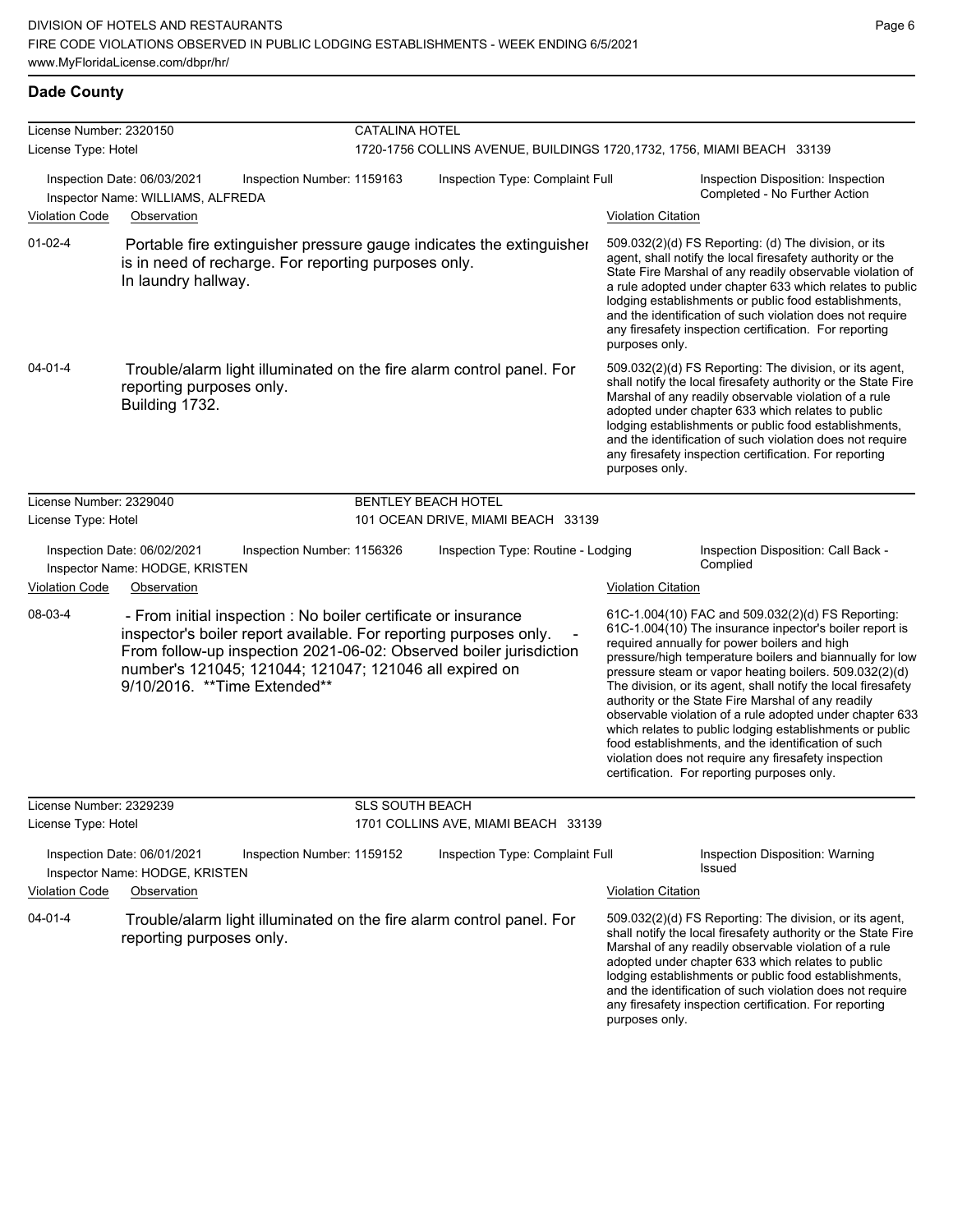| License Number: 2329346                                                                                                   |                                                                                                                                |                            | CASA BOUTIQUE HOTEL                                                               |                                                                                   |                                                                                                                                                                                                                                                                                                                                                                                                                                          |                                                                                                                                                                                                                                                                                                                                                                                                                                                                                                                                                                                                                                                                                                 |  |  |
|---------------------------------------------------------------------------------------------------------------------------|--------------------------------------------------------------------------------------------------------------------------------|----------------------------|-----------------------------------------------------------------------------------|-----------------------------------------------------------------------------------|------------------------------------------------------------------------------------------------------------------------------------------------------------------------------------------------------------------------------------------------------------------------------------------------------------------------------------------------------------------------------------------------------------------------------------------|-------------------------------------------------------------------------------------------------------------------------------------------------------------------------------------------------------------------------------------------------------------------------------------------------------------------------------------------------------------------------------------------------------------------------------------------------------------------------------------------------------------------------------------------------------------------------------------------------------------------------------------------------------------------------------------------------|--|--|
| License Type: Hotel                                                                                                       |                                                                                                                                |                            |                                                                                   | 1334 WASHINGTON AVE, MIAMI BEACH 33139                                            |                                                                                                                                                                                                                                                                                                                                                                                                                                          |                                                                                                                                                                                                                                                                                                                                                                                                                                                                                                                                                                                                                                                                                                 |  |  |
|                                                                                                                           | Inspection Date: 06/02/2021<br>Inspector Name: WILLIAMS, ALFREDA                                                               | Inspection Number: 1157838 | Inspection Type: Routine - Lodging                                                |                                                                                   |                                                                                                                                                                                                                                                                                                                                                                                                                                          | Inspection Disposition: Call Back -<br>Complied                                                                                                                                                                                                                                                                                                                                                                                                                                                                                                                                                                                                                                                 |  |  |
| <b>Violation Code</b>                                                                                                     | Observation                                                                                                                    |                            |                                                                                   |                                                                                   | <b>Violation Citation</b>                                                                                                                                                                                                                                                                                                                                                                                                                |                                                                                                                                                                                                                                                                                                                                                                                                                                                                                                                                                                                                                                                                                                 |  |  |
| $04 - 01 - 4$<br>alarm control panel. For reporting purposes only.<br>follow-up inspection 2021-06-02: ** Time Extended** |                                                                                                                                |                            | - From initial inspection : Trouble/alarm light illuminated on the fire<br>- From |                                                                                   | 509.032(2)(d) FS Reporting: The division, or its agent,<br>shall notify the local firesafety authority or the State Fire<br>Marshal of any readily observable violation of a rule<br>adopted under chapter 633 which relates to public<br>lodging establishments or public food establishments,<br>and the identification of such violation does not require<br>any firesafety inspection certification. For reporting<br>purposes only. |                                                                                                                                                                                                                                                                                                                                                                                                                                                                                                                                                                                                                                                                                                 |  |  |
| License Number: 2329392                                                                                                   |                                                                                                                                |                            | <b>FAIRWIND HOTEL</b>                                                             |                                                                                   |                                                                                                                                                                                                                                                                                                                                                                                                                                          |                                                                                                                                                                                                                                                                                                                                                                                                                                                                                                                                                                                                                                                                                                 |  |  |
| License Type: Hotel                                                                                                       |                                                                                                                                |                            |                                                                                   | 1000-1030 COLLINS AVE, MIAMI BEACH 33139                                          |                                                                                                                                                                                                                                                                                                                                                                                                                                          |                                                                                                                                                                                                                                                                                                                                                                                                                                                                                                                                                                                                                                                                                                 |  |  |
| <b>Violation Code</b>                                                                                                     | Inspection Date: 06/02/2021<br>Inspector Name: WILLIAMS, ALFREDA<br>Observation                                                | Inspection Number: 1156834 |                                                                                   | Inspection Type: Routine - Lodging                                                | <b>Violation Citation</b>                                                                                                                                                                                                                                                                                                                                                                                                                | Inspection Disposition: Call Back -<br>Complied                                                                                                                                                                                                                                                                                                                                                                                                                                                                                                                                                                                                                                                 |  |  |
| $04 - 01 - 4$                                                                                                             | alarm control panel. For reporting purposes only.<br>follow-up inspection 2021-06-02: ** Time Extended**                       |                            |                                                                                   | - From initial inspection : Trouble/alarm light illuminated on the fire<br>- From | purposes only.                                                                                                                                                                                                                                                                                                                                                                                                                           | 509.032(2)(d) FS Reporting: The division, or its agent,<br>shall notify the local firesafety authority or the State Fire<br>Marshal of any readily observable violation of a rule<br>adopted under chapter 633 which relates to public<br>lodging establishments or public food establishments,<br>and the identification of such violation does not require<br>any firesafety inspection certification. For reporting                                                                                                                                                                                                                                                                          |  |  |
| License Number: 2302711                                                                                                   |                                                                                                                                |                            |                                                                                   | NEWPORT BEACHSIDE HOTEL & RESORT                                                  |                                                                                                                                                                                                                                                                                                                                                                                                                                          |                                                                                                                                                                                                                                                                                                                                                                                                                                                                                                                                                                                                                                                                                                 |  |  |
| License Type: Motel                                                                                                       |                                                                                                                                |                            |                                                                                   | 16701 COLLINS AVE, SUNNY ISLES BEACH 33160                                        |                                                                                                                                                                                                                                                                                                                                                                                                                                          |                                                                                                                                                                                                                                                                                                                                                                                                                                                                                                                                                                                                                                                                                                 |  |  |
|                                                                                                                           | Inspection Date: 06/04/2021<br>Inspector Name: UNZAGA, MILADYS                                                                 | Inspection Number: 1214556 |                                                                                   | Inspection Type: Routine - Lodging                                                |                                                                                                                                                                                                                                                                                                                                                                                                                                          | Inspection Disposition: Call Back -<br>Complied                                                                                                                                                                                                                                                                                                                                                                                                                                                                                                                                                                                                                                                 |  |  |
| <b>Violation Code</b>                                                                                                     | Observation                                                                                                                    |                            |                                                                                   |                                                                                   | <b>Violation Citation</b>                                                                                                                                                                                                                                                                                                                                                                                                                |                                                                                                                                                                                                                                                                                                                                                                                                                                                                                                                                                                                                                                                                                                 |  |  |
| 08-01-4                                                                                                                   | boiler report expired. For reporting purposes only. As of 9/24/20.<br>From follow-up inspection 2021-06-04: ** Time Extended** |                            |                                                                                   | - From initial inspection : Boiler certificate or insurance inspector's           |                                                                                                                                                                                                                                                                                                                                                                                                                                          | 61C-1.004(10) FAC and 509.032(2)(d) FS Reporting:<br>61C-1.004(10) The insurance inpector's boiler report is<br>required annually for power boilers and high<br>pressure/high temperature boilers and biannually for low<br>pressure steam or vapor heating boilers. 509.032(2)(d)<br>The division, or its agent, shall notify the local firesafety<br>authority or the State Fire Marshal of any readily<br>observable violation of a rule adopted under chapter 633<br>which relates to public lodging establishments or public<br>food establishments, and the identification of such<br>violation does not require any firesafety inspection<br>certification. For reporting purposes only. |  |  |
| License Number: 2328246                                                                                                   |                                                                                                                                |                            |                                                                                   | DOUBLETREE BY HILTON OCEAN POINT RESORT & SPA                                     |                                                                                                                                                                                                                                                                                                                                                                                                                                          |                                                                                                                                                                                                                                                                                                                                                                                                                                                                                                                                                                                                                                                                                                 |  |  |
| License Type: Hotel                                                                                                       |                                                                                                                                |                            |                                                                                   | 17375 COLLINS AVE, SUNNY ISLES BEACH 33160                                        |                                                                                                                                                                                                                                                                                                                                                                                                                                          |                                                                                                                                                                                                                                                                                                                                                                                                                                                                                                                                                                                                                                                                                                 |  |  |
|                                                                                                                           | Inspection Date: 06/04/2021<br>Inspector Name: UNZAGA, MILADYS                                                                 | Inspection Number: 1157070 |                                                                                   | Inspection Type: Routine - Lodging                                                |                                                                                                                                                                                                                                                                                                                                                                                                                                          | Inspection Disposition: Call Back -<br>Complied                                                                                                                                                                                                                                                                                                                                                                                                                                                                                                                                                                                                                                                 |  |  |
| <b>Violation Code</b>                                                                                                     | Observation                                                                                                                    |                            |                                                                                   |                                                                                   | <b>Violation Citation</b>                                                                                                                                                                                                                                                                                                                                                                                                                |                                                                                                                                                                                                                                                                                                                                                                                                                                                                                                                                                                                                                                                                                                 |  |  |
| 04-01-4                                                                                                                   | alarm control panel. For reporting purposes only.<br>follow-up inspection 2021-06-04: ** Time Extended**                       |                            |                                                                                   | - From initial inspection : Trouble/alarm light illuminated on the fire<br>- From | purposes only.                                                                                                                                                                                                                                                                                                                                                                                                                           | 509.032(2)(d) FS Reporting: The division, or its agent,<br>shall notify the local firesafety authority or the State Fire<br>Marshal of any readily observable violation of a rule<br>adopted under chapter 633 which relates to public<br>lodging establishments or public food establishments,<br>and the identification of such violation does not require<br>any firesafety inspection certification. For reporting                                                                                                                                                                                                                                                                          |  |  |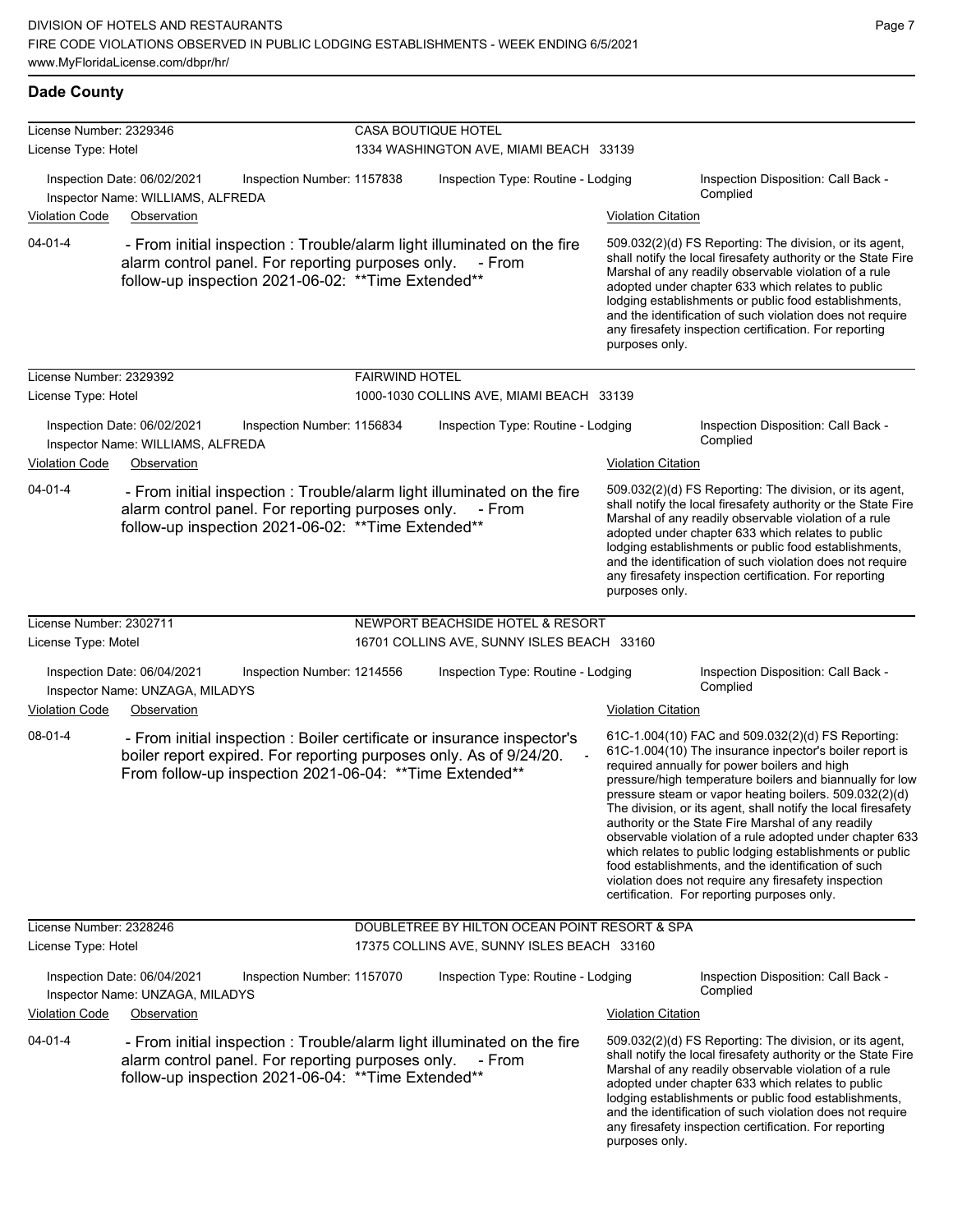### **Escambia County**

| License Number: 2702778                                                                         |  | <b>KEY WEST INN</b>                                                                               |                                      |                           |                                                                                                                                                                                                                                                                                                                                                                                                                                                                                                                                                                                                                                                                                                                                                                                                                                                                     |  |  |
|-------------------------------------------------------------------------------------------------|--|---------------------------------------------------------------------------------------------------|--------------------------------------|---------------------------|---------------------------------------------------------------------------------------------------------------------------------------------------------------------------------------------------------------------------------------------------------------------------------------------------------------------------------------------------------------------------------------------------------------------------------------------------------------------------------------------------------------------------------------------------------------------------------------------------------------------------------------------------------------------------------------------------------------------------------------------------------------------------------------------------------------------------------------------------------------------|--|--|
| License Type: Motel                                                                             |  |                                                                                                   | 6900 PENSACOLA BLVD, PENSACOLA 32505 |                           |                                                                                                                                                                                                                                                                                                                                                                                                                                                                                                                                                                                                                                                                                                                                                                                                                                                                     |  |  |
| Inspection Date: 06/03/2021<br>Inspector Name: HATLER, MATTHEW<br>Violation Code<br>Observation |  | Inspection Number: 1217087                                                                        | Inspection Type: Complaint Partial   | <b>Violation Citation</b> | Inspection Disposition: Warning<br>Issued                                                                                                                                                                                                                                                                                                                                                                                                                                                                                                                                                                                                                                                                                                                                                                                                                           |  |  |
| $04 - 02 - 4$                                                                                   |  | No smoke detector provided in guest room/unit. For reporting<br>purposes only. Rooms 411,414,418. |                                      |                           | 509.215(1) and (2) and 509.032(2)(d) FS Reporting:<br>509.215(1) Each guest room shall be equipped with an<br>approved listed single-station smoke detector meeting<br>the minimum requirements of NFPA-74 Standards for<br>the Installation, Maintenance and Use of Household Fire<br>Warning Equipment. (2) The building has smoke<br>detectors in each guest room individually annunciating<br>to a panel at a supervised location. $509.032(2)(d)$ The<br>division, or its agent, shall notify the local firesafety<br>authority or the State Fire Marshal of any readily<br>observable violation of a rule adopted under chapter 633<br>which relates to public lodging establishments or public<br>food establishments, and the identification of such<br>violation does not require any firesafety inspection<br>certification. For reporting purposes only. |  |  |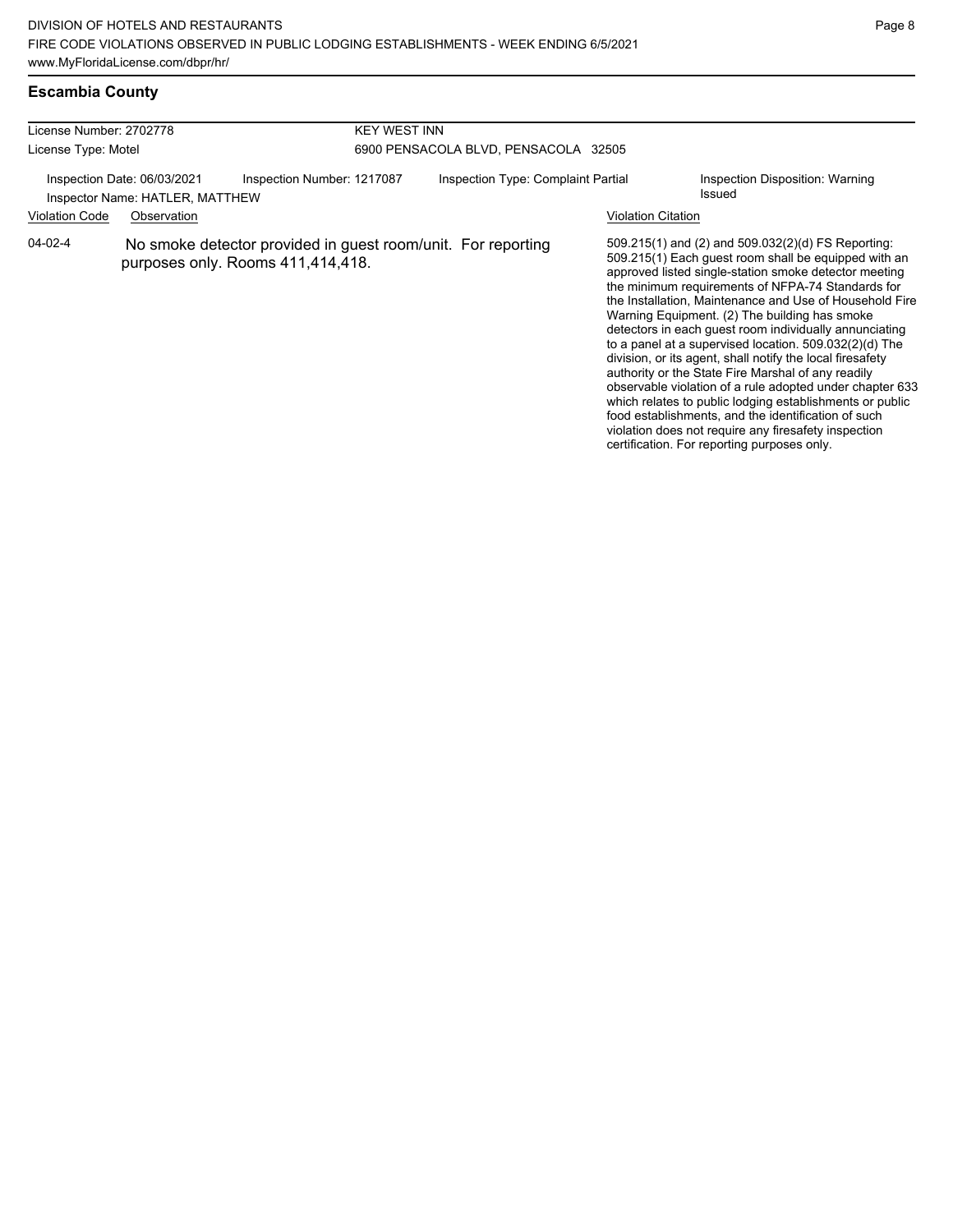#### **Hamilton County**

| License Number: 3400014<br>License Type: Motel |                                                                 |                                                                                                                                                                                                         | AMERICAN INN                    |                    |                                                                                                                                                                                                                                                                                                                                                                                                                            |  |  |
|------------------------------------------------|-----------------------------------------------------------------|---------------------------------------------------------------------------------------------------------------------------------------------------------------------------------------------------------|---------------------------------|--------------------|----------------------------------------------------------------------------------------------------------------------------------------------------------------------------------------------------------------------------------------------------------------------------------------------------------------------------------------------------------------------------------------------------------------------------|--|--|
|                                                |                                                                 |                                                                                                                                                                                                         | 8072 SR 6 W, JASPER 32052       |                    |                                                                                                                                                                                                                                                                                                                                                                                                                            |  |  |
|                                                | Inspection Date: 06/02/2021<br>Inspector Name: BAILEY, KIMBERLY | Inspection Number: 1217079                                                                                                                                                                              | Inspection Type: Complaint Full |                    | Inspection Disposition: Administrative<br>complaint recommended                                                                                                                                                                                                                                                                                                                                                            |  |  |
| <b>Violation Code</b>                          | Observation                                                     |                                                                                                                                                                                                         |                                 | Violation Citation |                                                                                                                                                                                                                                                                                                                                                                                                                            |  |  |
| $01 - 03 - 4$                                  |                                                                 | Portable fire extinguisher missing from it's designated location (sign<br>present indicating designated location). For reporting purposes only.<br>On left side of building in between rooms 18 and 19. |                                 |                    | 509.032(2)(d) FS Reporting: (d) The division, or its<br>agent, shall notify the local firesafety authority or the<br>State Fire Marshal of any readily observable violation of<br>a rule adopted under chapter 633 which relates to public<br>lodging establishments or public food establishments,<br>and the identification of such violation does not require<br>any firesafety inspection certification. For reporting |  |  |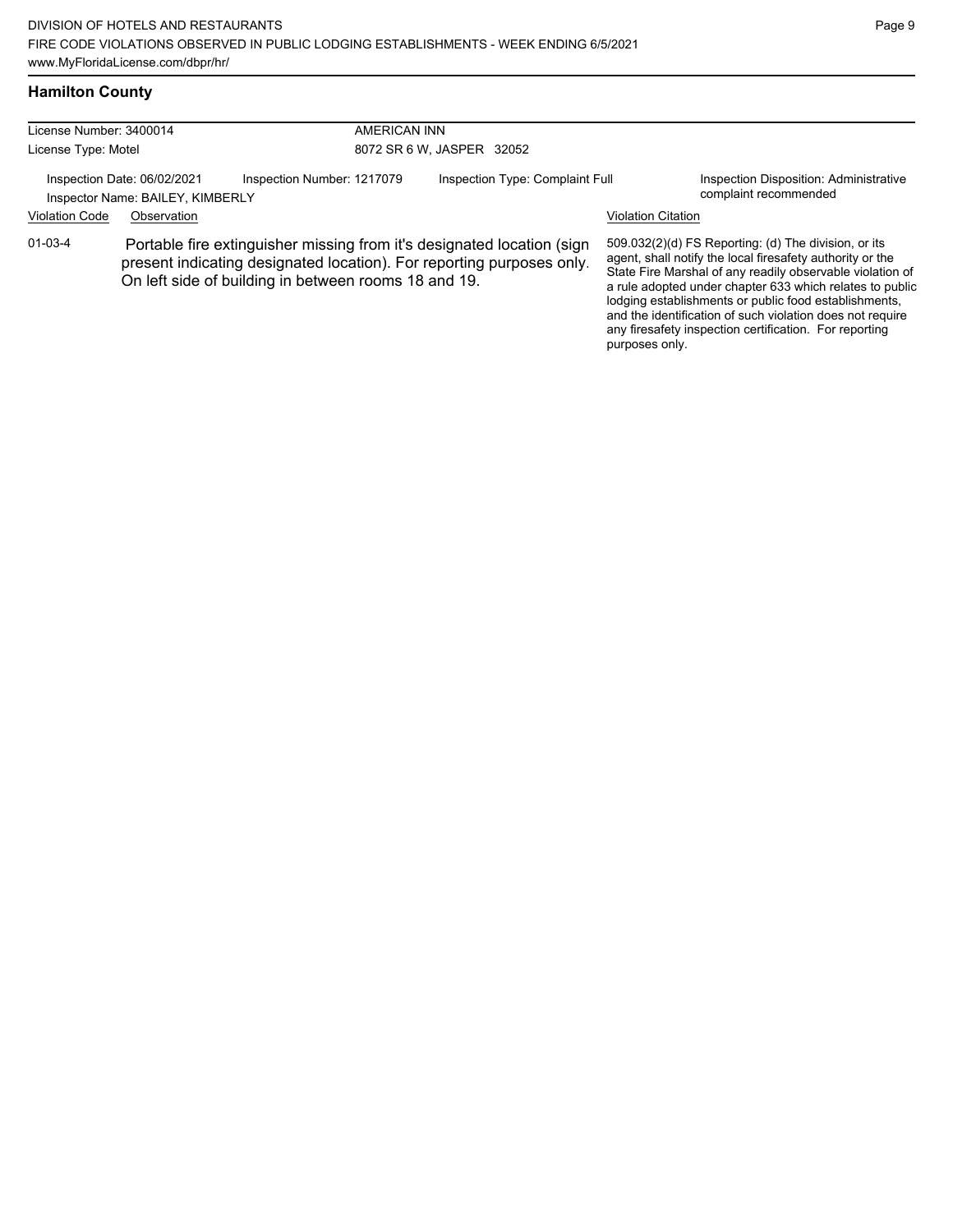# **Hillsborough County**

| License Number: 3912768                                                                                                                                                                      |                                                                   |                                                                                    | SPRINGHILL SUITES BY MARRIOTT TAMPA/ WESTSHORE |                                                                                                                                                                                                                                                                                                                                                                                                                                                                                                                                                                                                                                                                                                 |                           |                                                                                                                                                                                                                                                                                                                                                                                                                            |  |
|----------------------------------------------------------------------------------------------------------------------------------------------------------------------------------------------|-------------------------------------------------------------------|------------------------------------------------------------------------------------|------------------------------------------------|-------------------------------------------------------------------------------------------------------------------------------------------------------------------------------------------------------------------------------------------------------------------------------------------------------------------------------------------------------------------------------------------------------------------------------------------------------------------------------------------------------------------------------------------------------------------------------------------------------------------------------------------------------------------------------------------------|---------------------------|----------------------------------------------------------------------------------------------------------------------------------------------------------------------------------------------------------------------------------------------------------------------------------------------------------------------------------------------------------------------------------------------------------------------------|--|
| License Type: Motel                                                                                                                                                                          |                                                                   |                                                                                    | 4835 W CYPRESS ST, TAMPA 33607                 |                                                                                                                                                                                                                                                                                                                                                                                                                                                                                                                                                                                                                                                                                                 |                           |                                                                                                                                                                                                                                                                                                                                                                                                                            |  |
|                                                                                                                                                                                              | Inspection Date: 06/01/2021<br>Inspector Name: KLUSENDORF, JEANNE | Inspection Number: 1215976                                                         |                                                | Inspection Type: Routine - Lodging<br>Inspection Disposition: Inspection<br>Completed - No Further Action                                                                                                                                                                                                                                                                                                                                                                                                                                                                                                                                                                                       |                           |                                                                                                                                                                                                                                                                                                                                                                                                                            |  |
| <b>Violation Code</b>                                                                                                                                                                        | Observation                                                       |                                                                                    |                                                |                                                                                                                                                                                                                                                                                                                                                                                                                                                                                                                                                                                                                                                                                                 | <b>Violation Citation</b> |                                                                                                                                                                                                                                                                                                                                                                                                                            |  |
| 08-01-4<br>Boiler certificate or insurance inspector's boiler report expired. For<br>reporting purposes only.<br>Management said they were recently inspected and is awaiting<br>certificate |                                                                   |                                                                                    |                                                | 61C-1.004(10) FAC and 509.032(2)(d) FS Reporting:<br>61C-1.004(10) The insurance inpector's boiler report is<br>required annually for power boilers and high<br>pressure/high temperature boilers and biannually for low<br>pressure steam or vapor heating boilers. 509.032(2)(d)<br>The division, or its agent, shall notify the local firesafety<br>authority or the State Fire Marshal of any readily<br>observable violation of a rule adopted under chapter 633<br>which relates to public lodging establishments or public<br>food establishments, and the identification of such<br>violation does not require any firesafety inspection<br>certification. For reporting purposes only. |                           |                                                                                                                                                                                                                                                                                                                                                                                                                            |  |
| License Number: 3906037                                                                                                                                                                      |                                                                   |                                                                                    |                                                | CHASE SUITE HOTEL BY WOODFIN                                                                                                                                                                                                                                                                                                                                                                                                                                                                                                                                                                                                                                                                    |                           |                                                                                                                                                                                                                                                                                                                                                                                                                            |  |
| License Type: Hotel                                                                                                                                                                          |                                                                   |                                                                                    |                                                | 3075 ROCKY POINT DR, TAMPA 336071439                                                                                                                                                                                                                                                                                                                                                                                                                                                                                                                                                                                                                                                            |                           |                                                                                                                                                                                                                                                                                                                                                                                                                            |  |
|                                                                                                                                                                                              | Inspection Date: 05/26/2021<br>Inspector Name: CANNELLA, MARK     | Inspection Number: 1158405                                                         |                                                | Inspection Type: Routine - Lodging                                                                                                                                                                                                                                                                                                                                                                                                                                                                                                                                                                                                                                                              |                           | Inspection Disposition: Administrative<br>complaint recommended                                                                                                                                                                                                                                                                                                                                                            |  |
| <b>Violation Code</b>                                                                                                                                                                        | Observation                                                       |                                                                                    |                                                |                                                                                                                                                                                                                                                                                                                                                                                                                                                                                                                                                                                                                                                                                                 | <b>Violation Citation</b> |                                                                                                                                                                                                                                                                                                                                                                                                                            |  |
| $04 - 01 - 4$                                                                                                                                                                                |                                                                   | reporting purposes only. By office                                                 |                                                | Trouble/alarm light illuminated on the fire alarm control panel. For                                                                                                                                                                                                                                                                                                                                                                                                                                                                                                                                                                                                                            | purposes only.            | 509.032(2)(d) FS Reporting: The division, or its agent,<br>shall notify the local firesafety authority or the State Fire<br>Marshal of any readily observable violation of a rule<br>adopted under chapter 633 which relates to public<br>lodging establishments or public food establishments,<br>and the identification of such violation does not require<br>any firesafety inspection certification. For reporting     |  |
| License Number: 3901898                                                                                                                                                                      |                                                                   |                                                                                    | <b>SHAWS MOTEL</b>                             |                                                                                                                                                                                                                                                                                                                                                                                                                                                                                                                                                                                                                                                                                                 |                           |                                                                                                                                                                                                                                                                                                                                                                                                                            |  |
| License Type: Motel                                                                                                                                                                          |                                                                   |                                                                                    | 1509 E HILLSBOROUGH AVE, TAMPA 33610           |                                                                                                                                                                                                                                                                                                                                                                                                                                                                                                                                                                                                                                                                                                 |                           |                                                                                                                                                                                                                                                                                                                                                                                                                            |  |
|                                                                                                                                                                                              | Inspection Date: 06/01/2021<br>Inspector Name: MCINTYRE, REGIS    | Inspection Number: 1216410                                                         |                                                | Inspection Type: Routine - Lodging                                                                                                                                                                                                                                                                                                                                                                                                                                                                                                                                                                                                                                                              |                           | Inspection Disposition: Inspection<br>Completed - No Further Action                                                                                                                                                                                                                                                                                                                                                        |  |
| <b>Violation Code</b>                                                                                                                                                                        | Observation                                                       |                                                                                    |                                                |                                                                                                                                                                                                                                                                                                                                                                                                                                                                                                                                                                                                                                                                                                 | <b>Violation Citation</b> |                                                                                                                                                                                                                                                                                                                                                                                                                            |  |
| $01 - 01 - 4$                                                                                                                                                                                |                                                                   | is overcharged. For reporting purposes only.<br>Extinguisher next to laundry room. |                                                | Portable fire extinguisher pressure gauge indicates the extinguisher                                                                                                                                                                                                                                                                                                                                                                                                                                                                                                                                                                                                                            |                           | 509.032(2)(d) FS Reporting: (d) The division, or its<br>agent, shall notify the local firesafety authority or the<br>State Fire Marshal of any readily observable violation of<br>a rule adopted under chapter 633 which relates to public<br>lodging establishments or public food establishments,<br>and the identification of such violation does not require<br>any firesafety inspection certification. For reporting |  |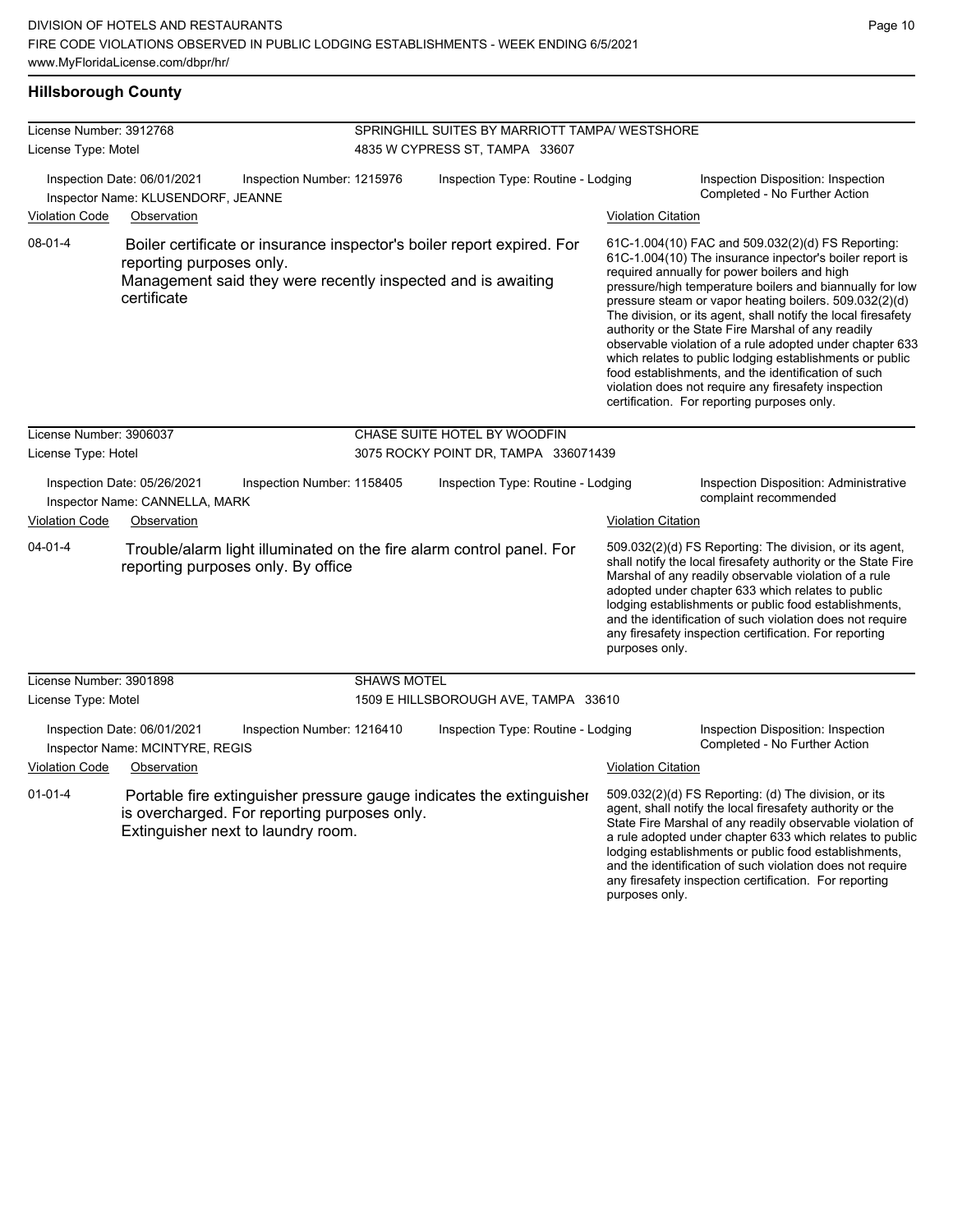# **Hillsborough County**

| License Number: 3901853                                     |                                  |                                                                                                                                                                                                   | PACIFICA FOXCROFT LLC                                                                                                                                                                                                                                                                                                                                                                                                        |                           |                                                                     |
|-------------------------------------------------------------|----------------------------------|---------------------------------------------------------------------------------------------------------------------------------------------------------------------------------------------------|------------------------------------------------------------------------------------------------------------------------------------------------------------------------------------------------------------------------------------------------------------------------------------------------------------------------------------------------------------------------------------------------------------------------------|---------------------------|---------------------------------------------------------------------|
| License Type: Apartment                                     |                                  |                                                                                                                                                                                                   | 3807 TOWER RD, TAMPA 33614                                                                                                                                                                                                                                                                                                                                                                                                   |                           |                                                                     |
| Inspection Date: 06/04/2021<br>Inspector Name: ZHANG, JACKY |                                  | Inspection Number: 1512656                                                                                                                                                                        | Inspection Type: Complaint Full                                                                                                                                                                                                                                                                                                                                                                                              |                           | Inspection Disposition: Inspection<br>Completed - No Further Action |
| <b>Violation Code</b>                                       | Observation                      |                                                                                                                                                                                                   |                                                                                                                                                                                                                                                                                                                                                                                                                              | <b>Violation Citation</b> |                                                                     |
| 01-03-4                                                     | 2nd floor of building 3838.      | Portable fire extinguisher missing from it's designated location (sign<br>present indicating designated location). For reporting purposes only.<br>Both 1st floor and 2nd floor of building 3832. | $509.032(2)(d)$ FS Reporting: (d) The division, or its<br>agent, shall notify the local firesafety authority or the<br>State Fire Marshal of any readily observable violation of<br>a rule adopted under chapter 633 which relates to public<br>lodging establishments or public food establishments,<br>and the identification of such violation does not require<br>any firesafety inspection certification. For reporting |                           |                                                                     |
|                                                             | purposes only.<br>Building 3832. | No portable fire extinguisher present on the premises. For reporting                                                                                                                              |                                                                                                                                                                                                                                                                                                                                                                                                                              | purposes only.            |                                                                     |
|                                                             |                                  | Portable fire extinguisher pressure gauge indicates the extinguisher<br>is in need of recharge. For reporting purposes only.<br>1st floor of building 3838. **Repeat Violation**                  |                                                                                                                                                                                                                                                                                                                                                                                                                              |                           |                                                                     |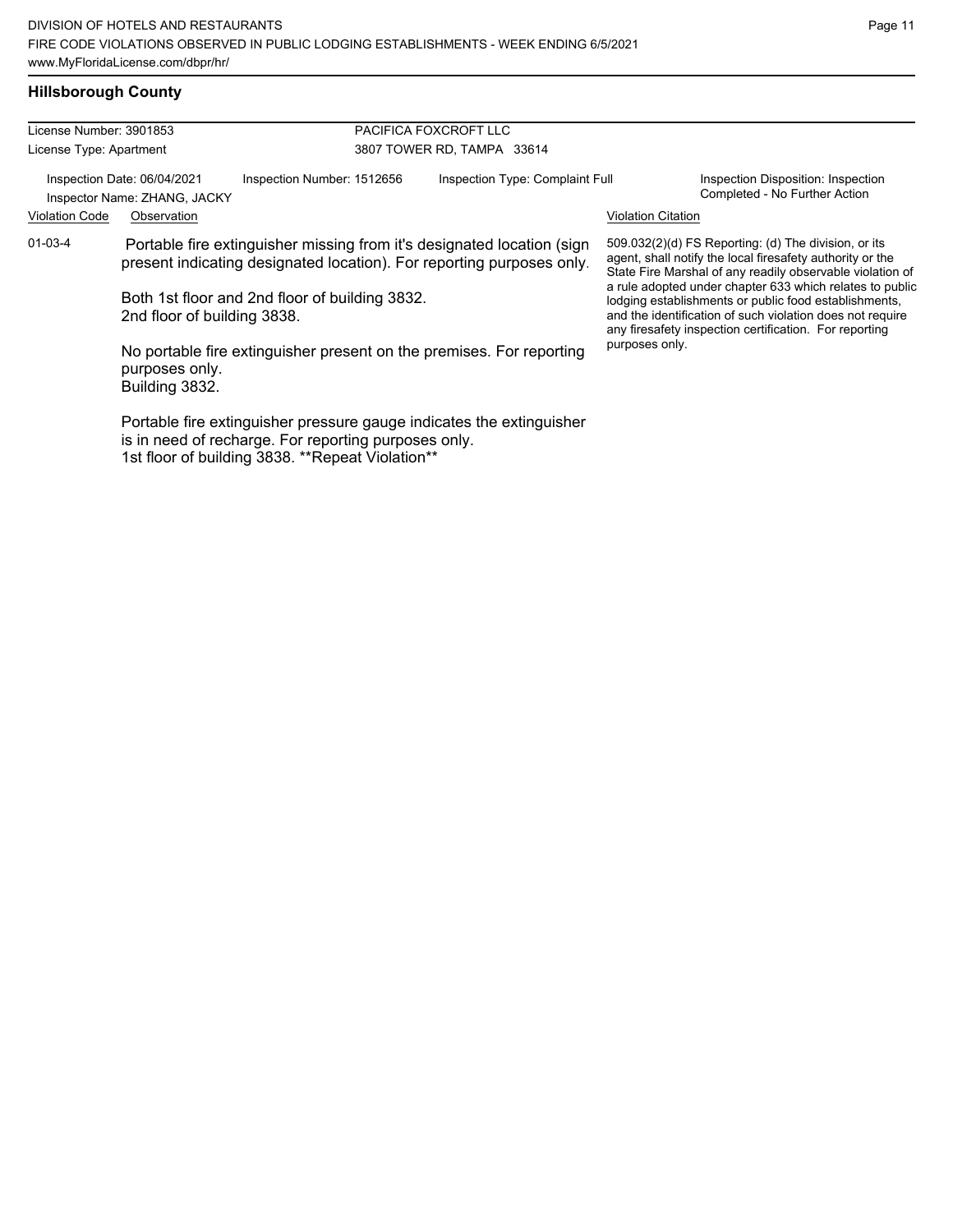| <b>Lee County</b>                                  |                                                                                                                                                                                                                                                                                                                     |                           |                                              |                           |                                                                                                                                                                                                                                                                                                                                                                                                                            |
|----------------------------------------------------|---------------------------------------------------------------------------------------------------------------------------------------------------------------------------------------------------------------------------------------------------------------------------------------------------------------------|---------------------------|----------------------------------------------|---------------------------|----------------------------------------------------------------------------------------------------------------------------------------------------------------------------------------------------------------------------------------------------------------------------------------------------------------------------------------------------------------------------------------------------------------------------|
| License Number: 4600013<br>License Type: Apartment |                                                                                                                                                                                                                                                                                                                     | <b>CACTUS FLOWER APTS</b> | 1761 FOWLER ST, FORT MYERS 33901             |                           |                                                                                                                                                                                                                                                                                                                                                                                                                            |
|                                                    | Inspection Date: 06/02/2021<br>Inspection Number: 1502771<br>Inspector Name: WALTER, KAYLA                                                                                                                                                                                                                          |                           | Inspection Type: Routine - Lodging           |                           | Inspection Disposition: Inspection<br>Completed - No Further Action                                                                                                                                                                                                                                                                                                                                                        |
| <b>Violation Code</b>                              | Observation                                                                                                                                                                                                                                                                                                         |                           |                                              | <b>Violation Citation</b> |                                                                                                                                                                                                                                                                                                                                                                                                                            |
| $01 - 02 - 4$                                      | Portable fire extinguisher pressure gauge indicates the extinguisher<br>is in need of recharge. For reporting purposes only. Observed fire<br>extinguisher in recharge zone between units 7 and 6.                                                                                                                  |                           |                                              | purposes only.            | 509.032(2)(d) FS Reporting: (d) The division, or its<br>agent, shall notify the local firesafety authority or the<br>State Fire Marshal of any readily observable violation of<br>a rule adopted under chapter 633 which relates to public<br>lodging establishments or public food establishments,<br>and the identification of such violation does not require<br>any firesafety inspection certification. For reporting |
| License Number: 4604205                            |                                                                                                                                                                                                                                                                                                                     | <b>SUNRISE TOWERS</b>     |                                              |                           |                                                                                                                                                                                                                                                                                                                                                                                                                            |
| License Type: Apartment                            |                                                                                                                                                                                                                                                                                                                     |                           | 2825 CENTRAL AVE, FORT MYERS 33901           |                           |                                                                                                                                                                                                                                                                                                                                                                                                                            |
| <b>Violation Code</b>                              | Inspection Date: 06/03/2021<br>Inspection Number: 1496811<br>Inspector Name: PFENNING, BRUNO<br>Observation                                                                                                                                                                                                         |                           | Inspection Type: Routine - Lodging           | <b>Violation Citation</b> | Inspection Disposition: Inspection<br>Completed - No Further Action                                                                                                                                                                                                                                                                                                                                                        |
| $01 - 02 - 4$                                      | Portable fire extinguisher pressure gauge indicates the extinguisher<br>is in need of recharge. For reporting purposes only in laundry room<br>area on 4th floor.                                                                                                                                                   |                           |                                              | purposes only.            | 509.032(2)(d) FS Reporting: (d) The division, or its<br>agent, shall notify the local firesafety authority or the<br>State Fire Marshal of any readily observable violation of<br>a rule adopted under chapter 633 which relates to public<br>lodging establishments or public food establishments,<br>and the identification of such violation does not require<br>any firesafety inspection certification. For reporting |
| License Number: 4605606                            |                                                                                                                                                                                                                                                                                                                     |                           | GOODWILL INDUSTRIES OF SOUTHWEST FLORIDA INC |                           |                                                                                                                                                                                                                                                                                                                                                                                                                            |
| License Type: Apartment                            |                                                                                                                                                                                                                                                                                                                     |                           | 2475 CENTRAL AVE, FORT MYERS 33901           |                           |                                                                                                                                                                                                                                                                                                                                                                                                                            |
|                                                    | Inspection Date: 06/01/2021<br>Inspection Number: 1491283<br>Inspector Name: PFENNING, BRUNO                                                                                                                                                                                                                        |                           | Inspection Type: Routine - Lodging           |                           | Inspection Disposition: Inspection<br>Completed - No Further Action                                                                                                                                                                                                                                                                                                                                                        |
| <b>Violation Code</b>                              | Observation                                                                                                                                                                                                                                                                                                         |                           |                                              | <b>Violation Citation</b> |                                                                                                                                                                                                                                                                                                                                                                                                                            |
| $01 - 02 - 4$                                      | Portable fire extinguisher pressure gauge indicates the extinguisher<br>is in need of recharge. For reporting purposes only. Observed fire<br>extinguisher in recharge zone on wall in front of apartment #4.                                                                                                       |                           |                                              | purposes only.            | 509.032(2)(d) FS Reporting: (d) The division, or its<br>agent, shall notify the local firesafety authority or the<br>State Fire Marshal of any readily observable violation of<br>a rule adopted under chapter 633 which relates to public<br>lodging establishments or public food establishments,<br>and the identification of such violation does not require<br>any firesafety inspection certification. For reporting |
| License Number: 4605608                            |                                                                                                                                                                                                                                                                                                                     |                           | PALM VISTA APARTMENTS                        |                           |                                                                                                                                                                                                                                                                                                                                                                                                                            |
| License Type: Apartment                            |                                                                                                                                                                                                                                                                                                                     |                           | 3726 CENTRAL AVE, FORT MYERS 33901           |                           |                                                                                                                                                                                                                                                                                                                                                                                                                            |
|                                                    | Inspection Date: 06/01/2021<br>Inspection Number: 1499280<br>Inspector Name: WALTER, KAYLA                                                                                                                                                                                                                          |                           | Inspection Type: Routine - Lodging           |                           | Inspection Disposition: Administrative<br>complaint recommended                                                                                                                                                                                                                                                                                                                                                            |
| <b>Violation Code</b>                              | Observation                                                                                                                                                                                                                                                                                                         |                           |                                              | <b>Violation Citation</b> |                                                                                                                                                                                                                                                                                                                                                                                                                            |
| $01 - 02 - 4$                                      | Portable fire extinguisher pressure gauge indicates the extinguisher<br>is in need of recharge. For reporting purposes only. Observed 3<br>extinguishers in recharge zone. Observed first floor fire<br>extinguishers in recharge zone on building 3760 and 3758 and<br>second floor extinguisher on building 3758. |                           |                                              | purposes only.            | 509.032(2)(d) FS Reporting: (d) The division, or its<br>agent, shall notify the local firesafety authority or the<br>State Fire Marshal of any readily observable violation of<br>a rule adopted under chapter 633 which relates to public<br>lodging establishments or public food establishments,<br>and the identification of such violation does not require<br>any firesafety inspection certification. For reporting |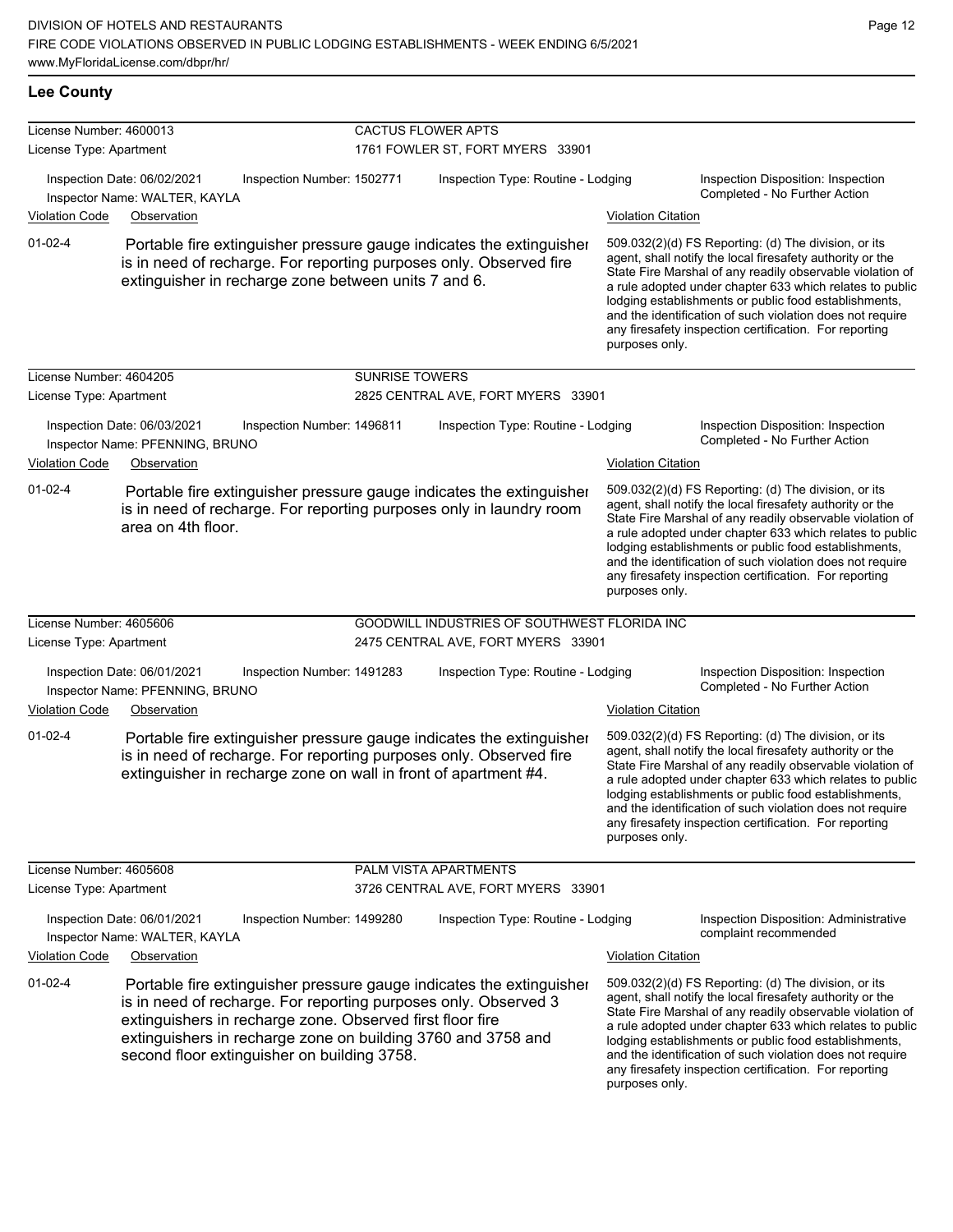| <b>Lee County</b> |
|-------------------|
|                   |

| License Number: 4605613 |                                                                                                                                                                                                                                                       | TRI STATE REALTY LLC |                                          |                           |                                                                                                                                                                                                                                                                                                                                                                                                                            |
|-------------------------|-------------------------------------------------------------------------------------------------------------------------------------------------------------------------------------------------------------------------------------------------------|----------------------|------------------------------------------|---------------------------|----------------------------------------------------------------------------------------------------------------------------------------------------------------------------------------------------------------------------------------------------------------------------------------------------------------------------------------------------------------------------------------------------------------------------|
| License Type: Apartment |                                                                                                                                                                                                                                                       |                      | 3079 CLEVELAND AVE, FORT MYERS 33901     |                           |                                                                                                                                                                                                                                                                                                                                                                                                                            |
| <b>Violation Code</b>   | Inspection Date: 05/28/2021<br>Inspection Number: 1498606<br>Inspector Name: WALTER, KAYLA                                                                                                                                                            |                      | Inspection Type: Routine - Lodging       |                           | Inspection Disposition: Inspection<br>Completed - No Further Action                                                                                                                                                                                                                                                                                                                                                        |
|                         | Observation                                                                                                                                                                                                                                           |                      |                                          | <b>Violation Citation</b> |                                                                                                                                                                                                                                                                                                                                                                                                                            |
| $01 - 02 - 4$           | Portable fire extinguisher pressure gauge indicates the extinguisher<br>is in need of recharge. For reporting purposes only. **Repeat<br>Violation**                                                                                                  |                      |                                          | purposes only.            | 509.032(2)(d) FS Reporting: (d) The division, or its<br>agent, shall notify the local firesafety authority or the<br>State Fire Marshal of any readily observable violation of<br>a rule adopted under chapter 633 which relates to public<br>lodging establishments or public food establishments,<br>and the identification of such violation does not require<br>any firesafety inspection certification. For reporting |
| License Number: 4604656 |                                                                                                                                                                                                                                                       |                      | LAGO DEL SOL APARTMENTS                  |                           |                                                                                                                                                                                                                                                                                                                                                                                                                            |
| License Type: Apartment |                                                                                                                                                                                                                                                       |                      | 10770 CLEAR LAKE LOOP, FORT MYERS 33908  |                           |                                                                                                                                                                                                                                                                                                                                                                                                                            |
|                         | Inspection Date: 06/02/2021<br>Inspection Number: 1503246<br>Inspector Name: SOMMERS, KARA                                                                                                                                                            |                      | Inspection Type: Routine - Lodging       |                           | Inspection Disposition: Call Back -<br>Extension given, pending                                                                                                                                                                                                                                                                                                                                                            |
| <b>Violation Code</b>   | Observation                                                                                                                                                                                                                                           |                      |                                          | <b>Violation Citation</b> |                                                                                                                                                                                                                                                                                                                                                                                                                            |
| 04-06-4                 | - From initial inspection : Fire alarm control panel emitting an<br>audible alarm. For reporting purposes only. Buildings 15061 and<br>- From follow-up inspection 2021-06-02:<br>15101.                                                              |                      |                                          | purposes only.            | 509.032(2)(d) FS Reporting: The division, or its agent,<br>shall notify the local firesafety authority or the State Fire<br>Marshal of any readily observable violation of a rule<br>adopted under chapter 633 which relates to public<br>lodging establishments or public food establishments,<br>and the identification of such violation does not require<br>any firesafety inspection certification. For reporting     |
| $07 - 01 - 4$           | - From initial inspection : Damaged electrical wire(s). For reporting<br>purposes only. Observed emergency lights detached and hanging<br>by wires, 2nd and 3rd floor, Building 15061. ** Repeat Violation**<br>From follow-up inspection 2021-06-02: |                      |                                          | purposes only.            | 509.032(2)(d) FS Reporting: (d) The division, or its<br>agent, shall notify the local firesafety authority or the<br>State Fire Marshal of any readily observable violation of<br>a rule adopted under chapter 633 which relates to public<br>lodging establishments or public food establishments,<br>and the identification of such violation does not require<br>any firesafety inspection certification. For reporting |
| License Number: 4600402 |                                                                                                                                                                                                                                                       | <b>ROCK LAKE II</b>  |                                          |                           |                                                                                                                                                                                                                                                                                                                                                                                                                            |
| License Type: Motel     |                                                                                                                                                                                                                                                       |                      | 2937 PALM BCH BLVD, FORT MYERS 339161504 |                           |                                                                                                                                                                                                                                                                                                                                                                                                                            |
|                         | Inspection Date: 06/03/2021<br>Inspection Number: 1214814<br>Inspector Name: FREED, JOSEPH                                                                                                                                                            |                      | Inspection Type: Routine - Lodging       |                           | Inspection Disposition: Inspection<br>Completed - No Further Action                                                                                                                                                                                                                                                                                                                                                        |
| <b>Violation Code</b>   | Observation                                                                                                                                                                                                                                           |                      |                                          | <b>Violation Citation</b> |                                                                                                                                                                                                                                                                                                                                                                                                                            |
| 04-03-4                 | Smoke detector/alarm in guest room/unit damaged as to appear to<br>be inoperable. For reporting purposes only. Observed smoke alarm<br>dangling by wires from ceiling in laundry room between room 24 &<br>25.                                        |                      |                                          | purposes only.            | 509.032(2)(d) FS Reporting: The division, or its agent,<br>shall notify the local firesafety authority or the State Fire<br>Marshal of any readily observable violation of a rule<br>adopted under chapter 633 which relates to public<br>lodging establishments or public food establishments,<br>and the identification of such violation does not require<br>any firesafety inspection certification. For reporting     |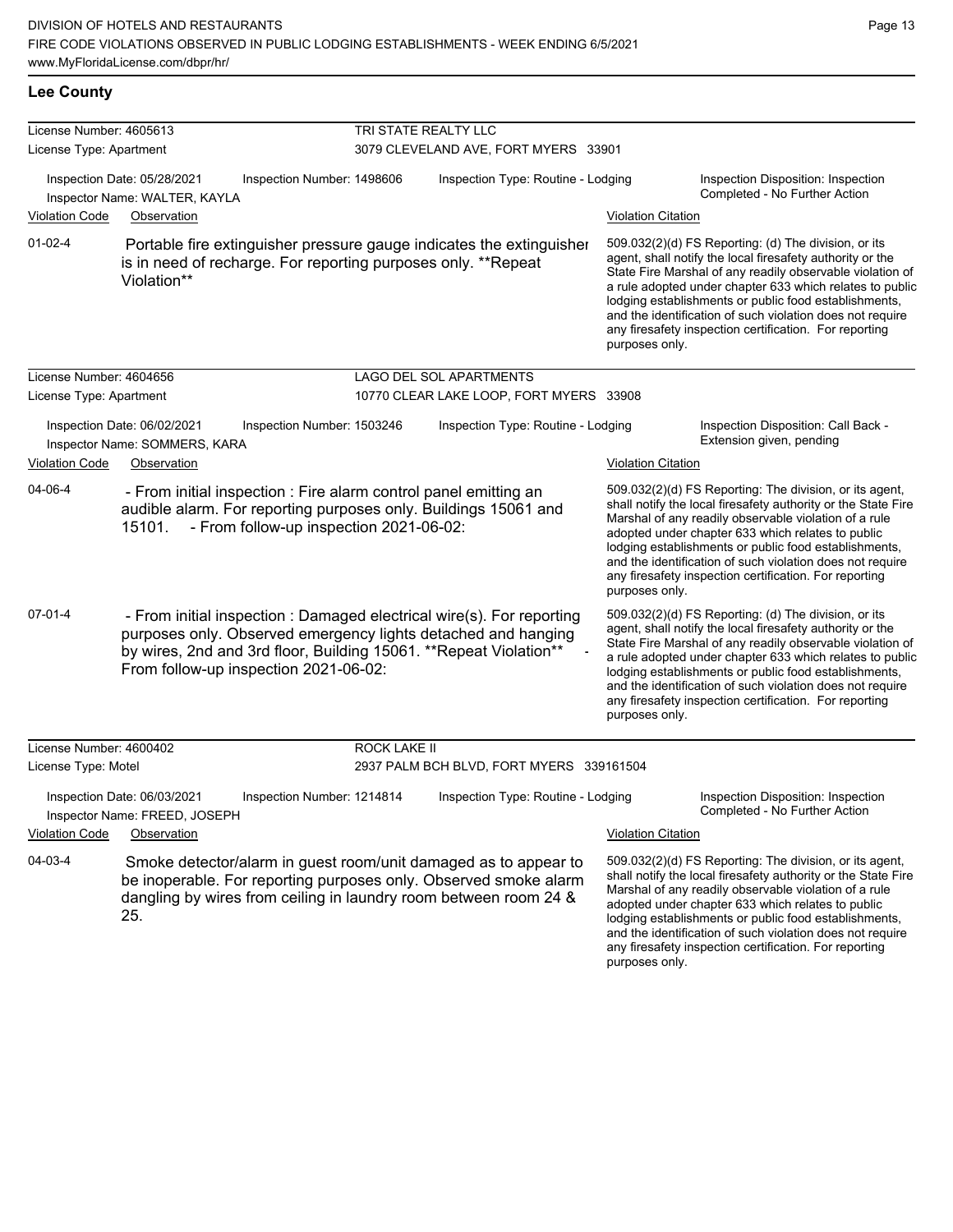### **Monroe County**

| License Number: 5401753<br>License Type: Motel |                                                                                                                                                                                                                                                                                                                                                                                                     | <b>CHEECA LODGE &amp; SPA</b><br>81801 OVERSEAS HWY MM82, ISLAMORADA 33036 |        |                                                                                                                                                                                                                                                                                                                                                                                                                                                                                                                                                                                                                                                  |                                                                                                                                                                                                                                                                                                                                                                                                                        |  |
|------------------------------------------------|-----------------------------------------------------------------------------------------------------------------------------------------------------------------------------------------------------------------------------------------------------------------------------------------------------------------------------------------------------------------------------------------------------|----------------------------------------------------------------------------|--------|--------------------------------------------------------------------------------------------------------------------------------------------------------------------------------------------------------------------------------------------------------------------------------------------------------------------------------------------------------------------------------------------------------------------------------------------------------------------------------------------------------------------------------------------------------------------------------------------------------------------------------------------------|------------------------------------------------------------------------------------------------------------------------------------------------------------------------------------------------------------------------------------------------------------------------------------------------------------------------------------------------------------------------------------------------------------------------|--|
|                                                | Inspection Date: 06/04/2021<br>Inspection Number: 1211502<br>Inspector Name: WHITEHURST, SCOTT                                                                                                                                                                                                                                                                                                      | Inspection Type: Routine - Lodging                                         |        |                                                                                                                                                                                                                                                                                                                                                                                                                                                                                                                                                                                                                                                  | Inspection Disposition: Call Back -<br>Complied                                                                                                                                                                                                                                                                                                                                                                        |  |
| <b>Violation Code</b>                          | Observation                                                                                                                                                                                                                                                                                                                                                                                         |                                                                            |        | <b>Violation Citation</b>                                                                                                                                                                                                                                                                                                                                                                                                                                                                                                                                                                                                                        |                                                                                                                                                                                                                                                                                                                                                                                                                        |  |
| 04-01-4                                        | - From initial inspection : Trouble/alarm light illuminated on the fire<br>alarm control panel. For reporting purposes only.<br>follow-up inspection 2021-06-04: Trouble/alarm light illuminated on<br>the fire alarm control panel. For reporting purposes only. **Time<br>Extended**                                                                                                              |                                                                            | - From | purposes only.                                                                                                                                                                                                                                                                                                                                                                                                                                                                                                                                                                                                                                   | 509.032(2)(d) FS Reporting: The division, or its agent,<br>shall notify the local firesafety authority or the State Fire<br>Marshal of any readily observable violation of a rule<br>adopted under chapter 633 which relates to public<br>lodging establishments or public food establishments,<br>and the identification of such violation does not require<br>any firesafety inspection certification. For reporting |  |
| 08-01-4                                        | - From initial inspection : Boiler certificate or insurance inspector's<br>boiler report expired. For reporting purposes only.<br>2nd floor FL123317 expired certificate 9/25/20 - From follow-up<br>inspection 2021-06-04: Boiler certificate or insurance inspector's<br>boiler report expired. For reporting purposes only.<br>2nd floor FL123317 expired certificate 9/25/20 ** Time Extended** |                                                                            |        | 61C-1.004(10) FAC and 509.032(2)(d) FS Reporting:<br>61C-1.004(10) The insurance inpector's boiler report is<br>required annually for power boilers and high<br>pressure/high temperature boilers and biannually for low<br>pressure steam or vapor heating boilers. 509.032(2)(d)<br>The division, or its agent, shall notify the local firesafety<br>authority or the State Fire Marshal of any readily<br>observable violation of a rule adopted under chapter 633<br>which relates to public lodging establishments or public<br>food establishments, and the identification of such<br>violation does not require any firesafety inspection |                                                                                                                                                                                                                                                                                                                                                                                                                        |  |

certification. For reporting purposes only.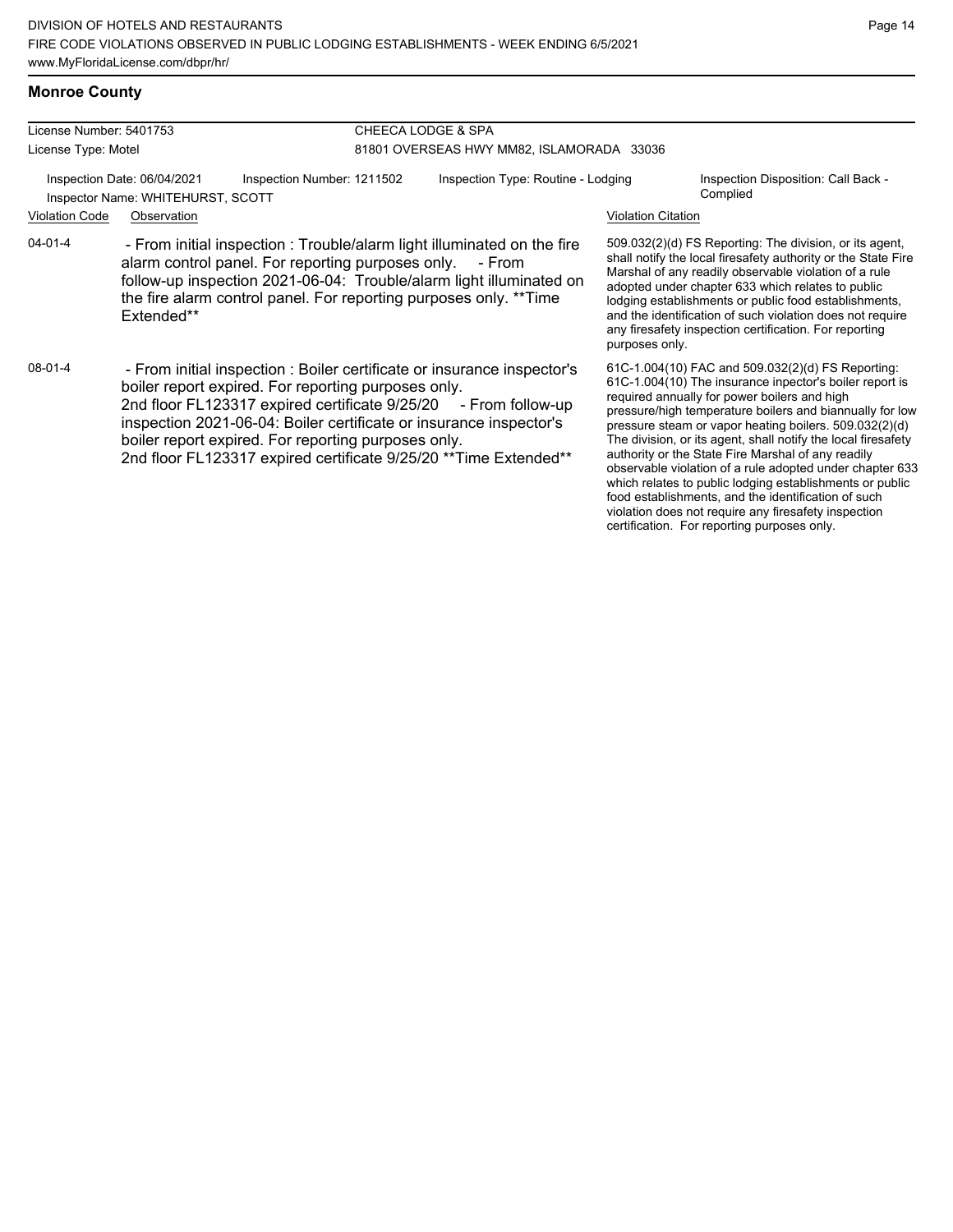### **Orange County**

| License Number: 5808882                                                                                                                 |                                                                   |                                                         |                                                                             |                                                                         |                                           |                                                                                                                                                                                                                                                                                                                                                                                                                                                                                                                                                                                                                                                                                                 |  |
|-----------------------------------------------------------------------------------------------------------------------------------------|-------------------------------------------------------------------|---------------------------------------------------------|-----------------------------------------------------------------------------|-------------------------------------------------------------------------|-------------------------------------------|-------------------------------------------------------------------------------------------------------------------------------------------------------------------------------------------------------------------------------------------------------------------------------------------------------------------------------------------------------------------------------------------------------------------------------------------------------------------------------------------------------------------------------------------------------------------------------------------------------------------------------------------------------------------------------------------------|--|
| License Type: Hotel                                                                                                                     |                                                                   |                                                         | INTOWN SUITES ORLANDO FLORIDA TURNPIKE<br>8010 PRESIDENTS DR, ORLANDO 32809 |                                                                         |                                           |                                                                                                                                                                                                                                                                                                                                                                                                                                                                                                                                                                                                                                                                                                 |  |
| Inspection Number: 1159175<br>Inspection Date: 06/03/2021<br>Inspector Name: PASIECKI, VICTORIA<br><b>Violation Code</b><br>Observation |                                                                   | Inspection Type: Complaint Full                         |                                                                             | <b>Violation Citation</b>                                               | Inspection Disposition: Warning<br>Issued |                                                                                                                                                                                                                                                                                                                                                                                                                                                                                                                                                                                                                                                                                                 |  |
| 08-03-4                                                                                                                                 | For reporting purposes only.                                      |                                                         |                                                                             | No boiler certificate or insurance inspector's boiler report available. |                                           | 61C-1.004(10) FAC and 509.032(2)(d) FS Reporting:<br>61C-1.004(10) The insurance inpector's boiler report is<br>required annually for power boilers and high<br>pressure/high temperature boilers and biannually for low<br>pressure steam or vapor heating boilers. 509.032(2)(d)<br>The division, or its agent, shall notify the local firesafety<br>authority or the State Fire Marshal of any readily<br>observable violation of a rule adopted under chapter 633<br>which relates to public lodging establishments or public<br>food establishments, and the identification of such<br>violation does not require any firesafety inspection<br>certification. For reporting purposes only. |  |
| License Number: 5801553                                                                                                                 |                                                                   |                                                         | <b>DAYS INN ORLANDO</b>                                                     |                                                                         |                                           |                                                                                                                                                                                                                                                                                                                                                                                                                                                                                                                                                                                                                                                                                                 |  |
| License Type: Motel                                                                                                                     |                                                                   |                                                         | 2500 W 33 ST, ORLANDO 32839                                                 |                                                                         |                                           |                                                                                                                                                                                                                                                                                                                                                                                                                                                                                                                                                                                                                                                                                                 |  |
|                                                                                                                                         | Inspection Date: 06/04/2021<br>Inspector Name: PASIECKI, VICTORIA | Inspection Number: 1217070                              |                                                                             | Inspection Type: Complaint Full                                         |                                           | Inspection Disposition: Inspection<br>Completed - No Further Action                                                                                                                                                                                                                                                                                                                                                                                                                                                                                                                                                                                                                             |  |
| <b>Violation Code</b>                                                                                                                   | Observation                                                       |                                                         |                                                                             |                                                                         | <b>Violation Citation</b>                 |                                                                                                                                                                                                                                                                                                                                                                                                                                                                                                                                                                                                                                                                                                 |  |
| $04 - 01 - 4$                                                                                                                           | reporting purposes only.                                          | Observed system trouble at main panel behind front desk |                                                                             | Trouble/alarm light illuminated on the fire alarm control panel. For    | purposes only.                            | 509.032(2)(d) FS Reporting: The division, or its agent,<br>shall notify the local firesafety authority or the State Fire<br>Marshal of any readily observable violation of a rule<br>adopted under chapter 633 which relates to public<br>lodging establishments or public food establishments,<br>and the identification of such violation does not require<br>any firesafety inspection certification. For reporting                                                                                                                                                                                                                                                                          |  |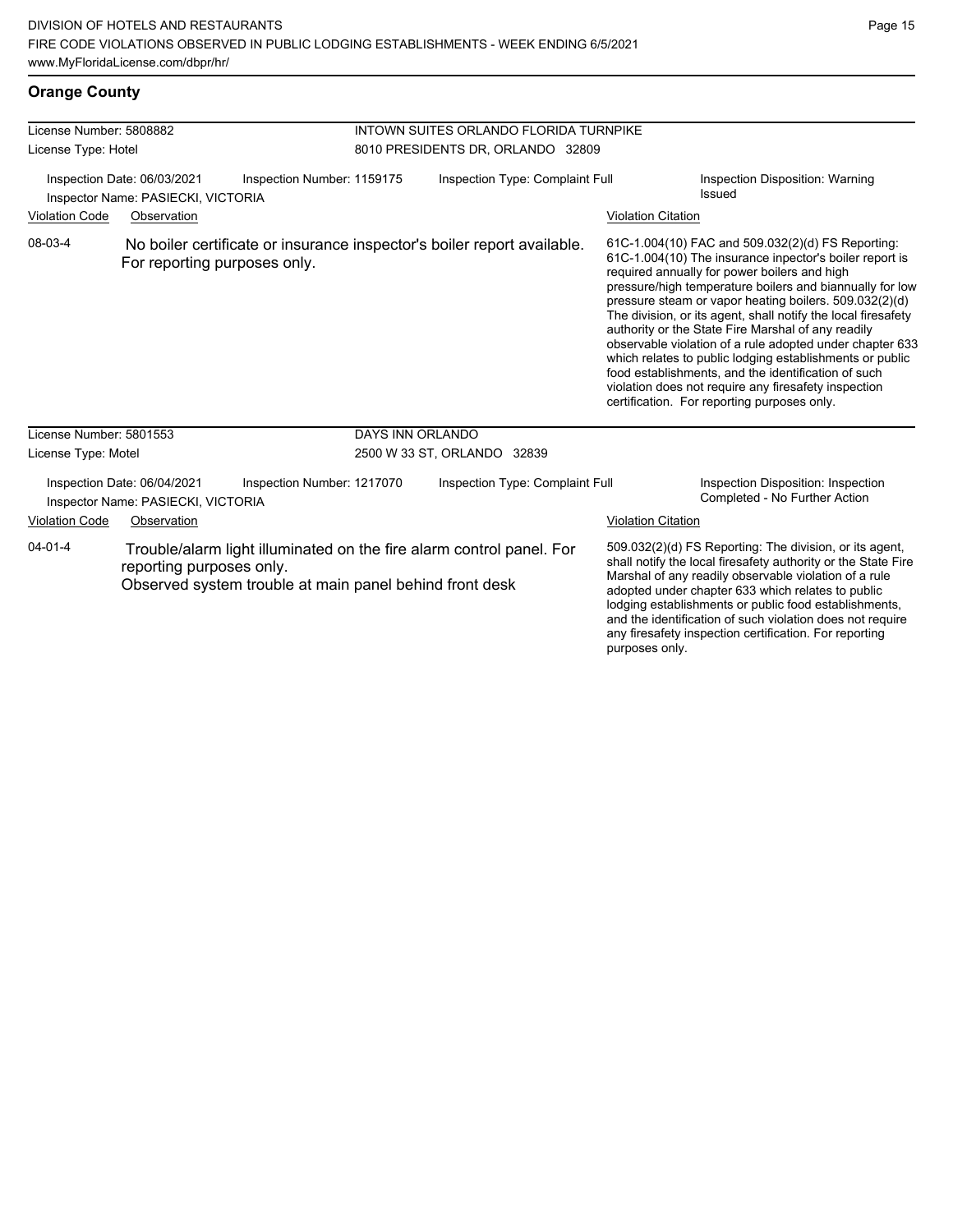#### **Osceola County**

| License Number: 5900729<br>License Type: Motel |                                                                            |                                                                    | DAYS INN KISSIMMEE HOTEL<br>4125 W VINE ST, KISSIMMEE 34741 |                                 |  |                           |                                                                                                                                                                                                                                                                                                                                                                                                                            |
|------------------------------------------------|----------------------------------------------------------------------------|--------------------------------------------------------------------|-------------------------------------------------------------|---------------------------------|--|---------------------------|----------------------------------------------------------------------------------------------------------------------------------------------------------------------------------------------------------------------------------------------------------------------------------------------------------------------------------------------------------------------------------------------------------------------------|
| <b>Violation Code</b>                          | Inspection Date: 05/28/2021<br>Inspector Name: LORENZO, ANA<br>Observation | Inspection Number: 1217048                                         |                                                             | Inspection Type: Complaint Full |  | <b>Violation Citation</b> | Inspection Disposition: Warning<br>Issued                                                                                                                                                                                                                                                                                                                                                                                  |
| 07-04-4                                        | purposes only./ room 7110                                                  | Electrical outlet damaged to indicate a malfunction. For reporting |                                                             |                                 |  | purposes only.            | 509.032(2)(d) FS Reporting: (d) The division, or its<br>agent, shall notify the local firesafety authority or the<br>State Fire Marshal of any readily observable violation of<br>a rule adopted under chapter 633 which relates to public<br>lodging establishments or public food establishments,<br>and the identification of such violation does not require<br>any firesafety inspection certification. For reporting |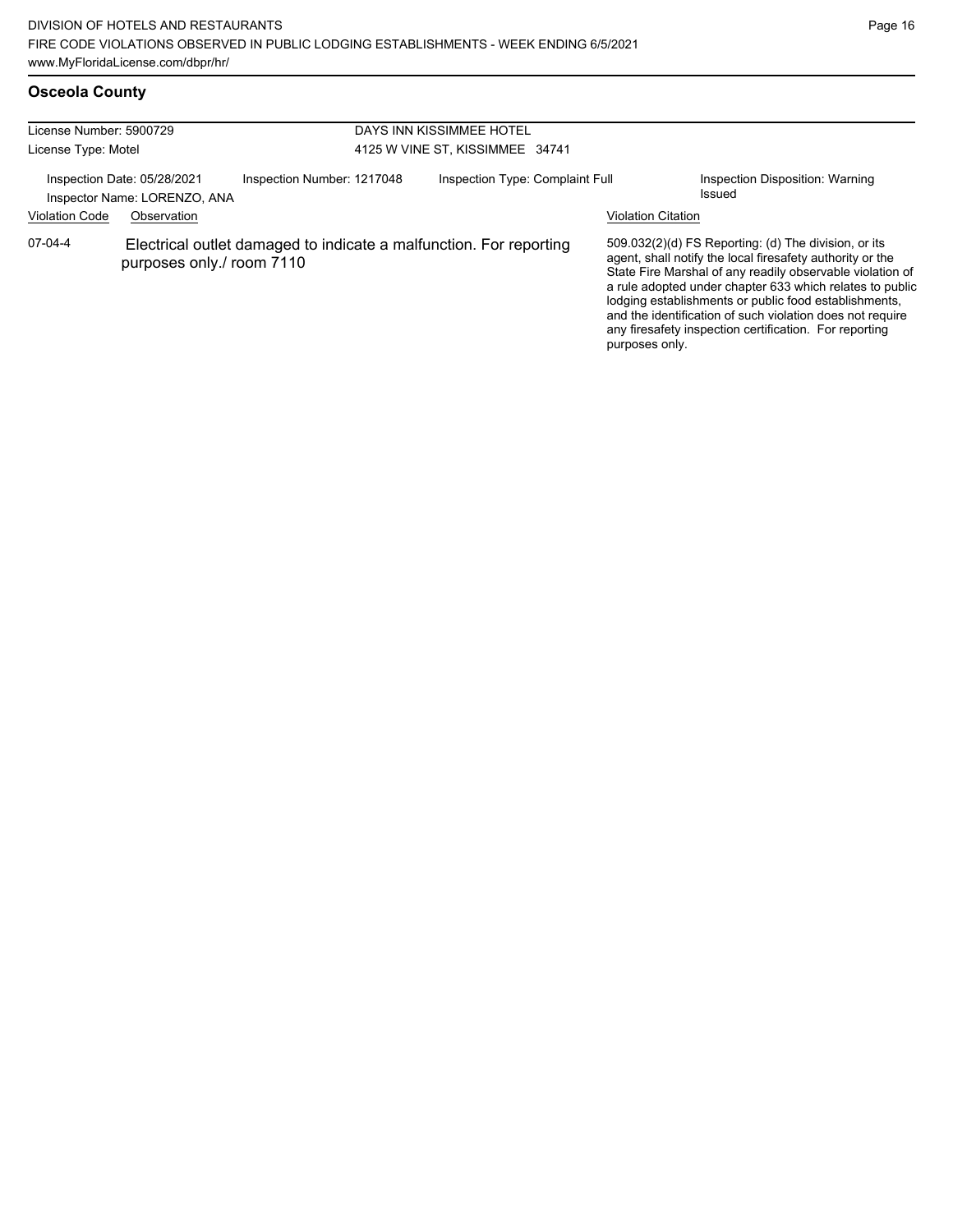**Pinellas County**

| License Number: 6203064 |                                                                                    |                                                                                                                                                                        | TRADEWINDS SANDPIPER BEACH RESORT                                                                                                             |                           |                                                                                                                                                                                                                                                                                                                                                                                                                            |
|-------------------------|------------------------------------------------------------------------------------|------------------------------------------------------------------------------------------------------------------------------------------------------------------------|-----------------------------------------------------------------------------------------------------------------------------------------------|---------------------------|----------------------------------------------------------------------------------------------------------------------------------------------------------------------------------------------------------------------------------------------------------------------------------------------------------------------------------------------------------------------------------------------------------------------------|
| License Type: Motel     |                                                                                    |                                                                                                                                                                        | 6000 GULF BLVD, ST. PETE BEACH 33706                                                                                                          |                           |                                                                                                                                                                                                                                                                                                                                                                                                                            |
|                         | Inspection Date: 06/03/2021<br>Inspector Name: DAY-WALKER, LISA                    | Inspection Number: 1215839                                                                                                                                             | Inspection Type: Routine - Lodging                                                                                                            |                           | Inspection Disposition: Call Back -<br>Complied                                                                                                                                                                                                                                                                                                                                                                            |
| <b>Violation Code</b>   | Observation                                                                        |                                                                                                                                                                        |                                                                                                                                               | <b>Violation Citation</b> |                                                                                                                                                                                                                                                                                                                                                                                                                            |
| $04 - 01 - 4$           |                                                                                    | alarm control panel. For reporting purposes only. Yellow trouble<br>Yellow Trouble light illuminated. ** Time Extended**                                               | - From initial inspection : Trouble/alarm light illuminated on the fire<br>light on lobby fire panel. - From follow-up inspection 2021-06-03: | purposes only.            | 509.032(2)(d) FS Reporting: The division, or its agent,<br>shall notify the local firesafety authority or the State Fire<br>Marshal of any readily observable violation of a rule<br>adopted under chapter 633 which relates to public<br>lodging establishments or public food establishments,<br>and the identification of such violation does not require<br>any firesafety inspection certification. For reporting     |
| License Number: 6212890 |                                                                                    | <b>JOLLY ROGER APTS</b>                                                                                                                                                |                                                                                                                                               |                           |                                                                                                                                                                                                                                                                                                                                                                                                                            |
| License Type: Apartment |                                                                                    |                                                                                                                                                                        | 145 116 AVE, TREASURE ISLAND 337064583                                                                                                        |                           |                                                                                                                                                                                                                                                                                                                                                                                                                            |
|                         | Inspection Date: 06/03/2021<br>Inspector Name: DAY-WALKER, LISA                    | Inspection Number: 1495422                                                                                                                                             | Inspection Type: Routine - Lodging                                                                                                            |                           | Inspection Disposition: Call Back -<br>Admin. complaint recommended                                                                                                                                                                                                                                                                                                                                                        |
| <b>Violation Code</b>   | Observation                                                                        |                                                                                                                                                                        |                                                                                                                                               | <b>Violation Citation</b> |                                                                                                                                                                                                                                                                                                                                                                                                                            |
| $04 - 01 - 4$           | trouble and alarm 1&2. ** Time Extended**                                          | alarm control panel. For reporting purposes only.<br>System trouble and and alarm 1 and 2 lights on.<br>inspection 2021-06-03: Lights illuminated on fire panel system | - From initial inspection : Trouble/alarm light illuminated on the fire<br>- From follow-up                                                   | purposes only.            | 509.032(2)(d) FS Reporting: The division, or its agent,<br>shall notify the local firesafety authority or the State Fire<br>Marshal of any readily observable violation of a rule<br>adopted under chapter 633 which relates to public<br>lodging establishments or public food establishments,<br>and the identification of such violation does not require<br>any firesafety inspection certification. For reporting     |
| License Number: 6215787 |                                                                                    |                                                                                                                                                                        | RED ROOF INN CLEARWATER                                                                                                                       |                           |                                                                                                                                                                                                                                                                                                                                                                                                                            |
| License Type: Hotel     |                                                                                    |                                                                                                                                                                        | 3580 ULMERTON ROAD, CLEARWATER 33762                                                                                                          |                           |                                                                                                                                                                                                                                                                                                                                                                                                                            |
|                         | Inspection Date: 06/04/2021<br>Inspector Name: LANTIGUA, ROBERTO                   | Inspection Number: 1159181                                                                                                                                             | Inspection Type: Complaint Full                                                                                                               |                           | Inspection Disposition: Warning<br>Issued                                                                                                                                                                                                                                                                                                                                                                                  |
| <b>Violation Code</b>   | Observation                                                                        |                                                                                                                                                                        |                                                                                                                                               | <b>Violation Citation</b> |                                                                                                                                                                                                                                                                                                                                                                                                                            |
| 04-03-4                 | be inoperable. For reporting purposes only.<br>In unit 155                         |                                                                                                                                                                        | Smoke detector/alarm in guest room/unit damaged as to appear to                                                                               | purposes only.            | 509.032(2)(d) FS Reporting: The division, or its agent,<br>shall notify the local firesafety authority or the State Fire<br>Marshal of any readily observable violation of a rule<br>adopted under chapter 633 which relates to public<br>lodging establishments or public food establishments,<br>and the identification of such violation does not require<br>any firesafety inspection certification. For reporting     |
| License Number: 6203647 |                                                                                    | <b>SUN BURST INN</b>                                                                                                                                                   |                                                                                                                                               |                           |                                                                                                                                                                                                                                                                                                                                                                                                                            |
| License Type: Motel     |                                                                                    |                                                                                                                                                                        | 19204 GULF BLVD, INDIAN SHORES 33785                                                                                                          |                           |                                                                                                                                                                                                                                                                                                                                                                                                                            |
|                         | Inspection Date: 06/04/2021<br>Inspector Name: KOUSTIS, TIMOTHY                    | Inspection Number: 1214052                                                                                                                                             | Inspection Type: Routine - Lodging                                                                                                            |                           | Inspection Disposition: Call Back -<br>Complied                                                                                                                                                                                                                                                                                                                                                                            |
| <b>Violation Code</b>   | Observation                                                                        |                                                                                                                                                                        |                                                                                                                                               | <b>Violation Citation</b> |                                                                                                                                                                                                                                                                                                                                                                                                                            |
| $01 - 02 - 4$           | purposes only. South unit under deck.<br>inspection 2021-06-04: ** Time Extended** | indicates the extinguisher is in need of recharge. For reporting                                                                                                       | - From initial inspection : Portable fire extinguisher pressure gauge<br>- From follow-up                                                     | purposes only.            | 509.032(2)(d) FS Reporting: (d) The division, or its<br>agent, shall notify the local firesafety authority or the<br>State Fire Marshal of any readily observable violation of<br>a rule adopted under chapter 633 which relates to public<br>lodging establishments or public food establishments,<br>and the identification of such violation does not require<br>any firesafety inspection certification. For reporting |